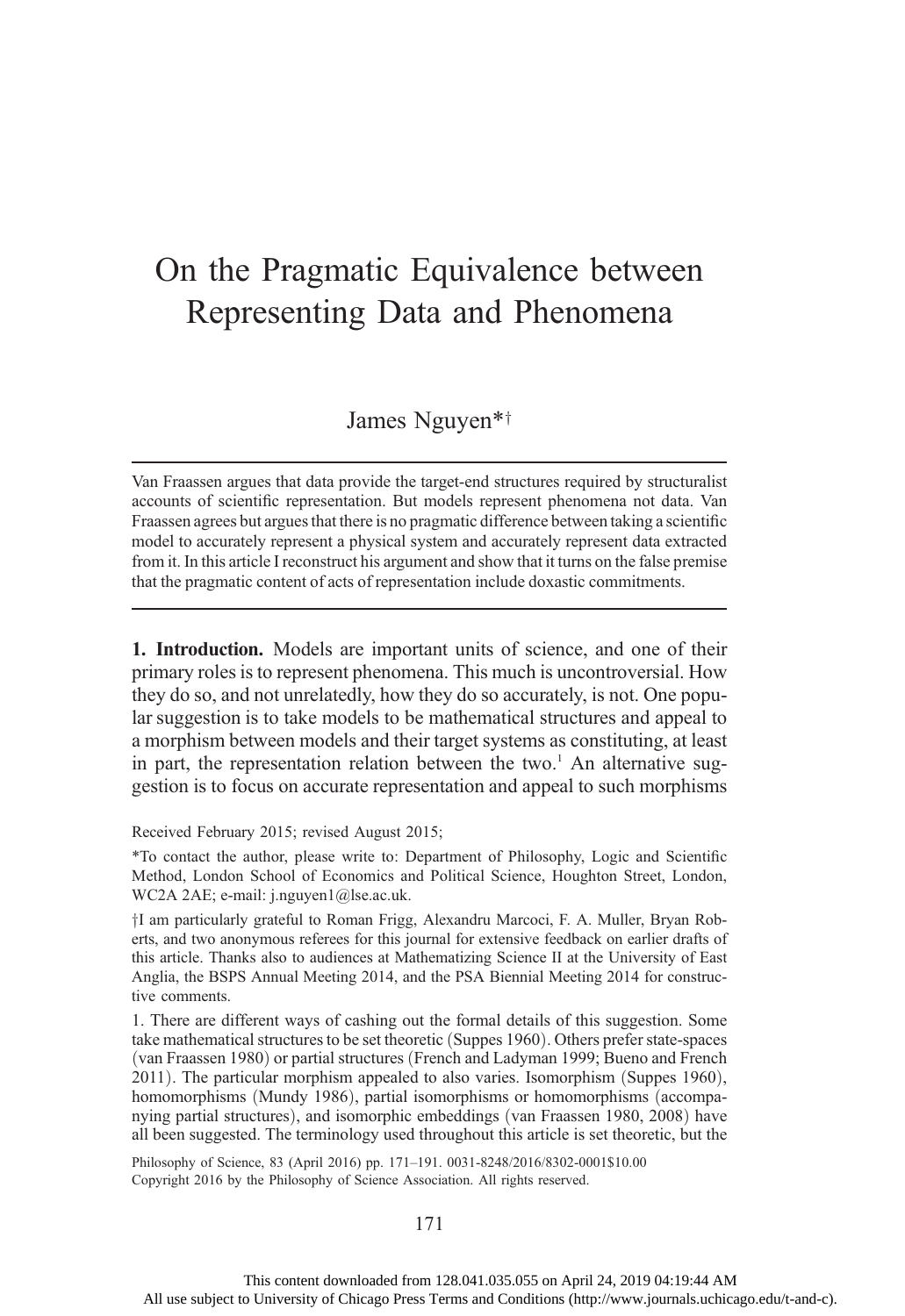as establishing this instead. But target systems are physical phenomena and thus are not straightforwardly the kind of things that can enter into morphisms.2 So the structuralist of either stripe is required to provide an account of where the target-end structures come from.

One suggestion is that data models supply them. But as van Fraassen (2008) notes, scientific models ultimately represent—and by implication, accurately or inaccurately represent—phenomena, not data. His response is to argue that, for a particular individual in a given context, there is no pragmatic difference between accurately representing the two. When using data to locate a target system in the logical space of a scientific model, a model user cannot doubt that the model accurately represents the target while grantingthat it accurately represents the data, on pain of a pragmatic contradiction. This contradiction is akin to Moore's paradox, stated in terms of representation rather than assertion. But the argument requires that the act of using a data model to locate the target system in logical space induces certain pragmatic commitments. I will argue that this is false, so the argument is unsound.

The structure of this article is as follows. In section 2 I distinguish between two different structuralist claims. Model-target morphisms may be invoked to establish that models represent their targets or that they represent them accurately. I consider whether data supply the target-end structures required by either claim. I point out that since data and phenomena are distinct, this poses a problem for the structuralist. In section 3 I reconstruct van Fraassen's solution: pragmatically, in a given context, for a particular individual, there is no difference between accurately representing the two. This reconstruction requires significant clarification regarding where van Fraassen's argument concerns representation simpliciter and where it concerns accurate representation. In section 4 I make explicit how the argument requires that acts of representation induce pragmatic commitments and demonstrate this is false. I consider and rebut possible responses to my concerns and argue that van Fraassen's apparent focus on providing an account of how models represent accurately prejudges the more fundamental question: how do they represent in the first place?

2. Representation, Accurate Representation, and Data. The distinction between accurate representation and representation simpliciter has been explicit in the literature since at least Suárez (2003). Models can misrepresent their targets, by attributing to them features they do not have, but still represent them. The history of science provides numerous examples. Despite the efforts to carefully distinguish between philosophical accounts of sci-

same points could be made in other languages (i.e., category theory). I use 'morphism' to remain neutral between the invoked structure-preserving mappings.

<sup>2.</sup> Throughout this article I use the terms 'target systems' and 'target phenomena' interchangeably, with no suggestion that as 'systems' they are thereby structured.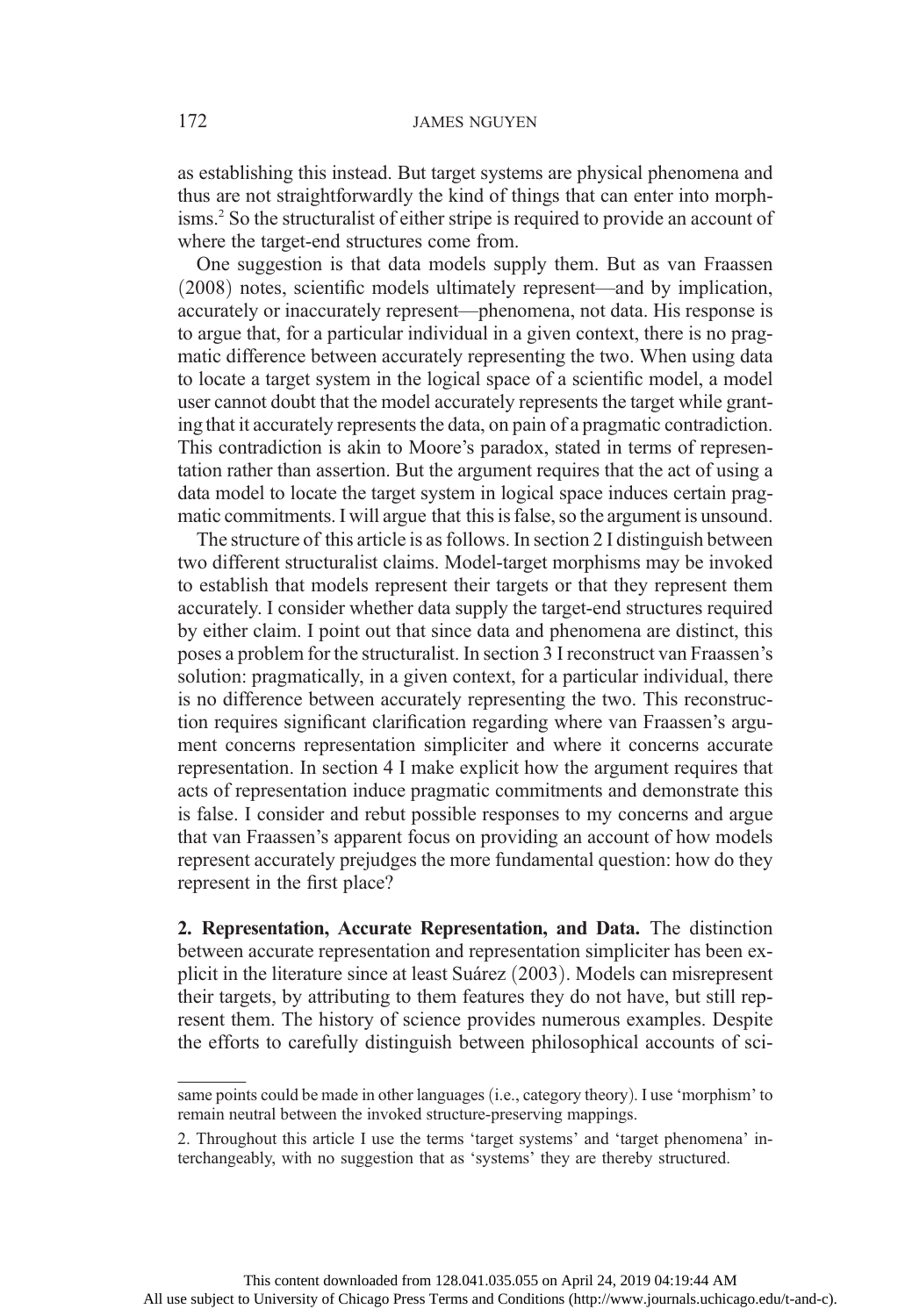entific representation and accurate representation, the temptation to blur the two remains, especially in discussions of the structuralist position. Critics have typically taken structuralists to be committed to the claim that modelphenomena morphisms constitute, at least in part, representational relationships (Suárez 2003; Frigg 2006). But others have interpreted structuralists as claiming that they play a role in establishing representational accuracy (Contessa 2011).<sup>3</sup> Furthermore, it is plausible that they are supposed help address both notions. Muller  $(2011)$  suggests choosing tailor-made morphisms on a case-by-case basis, where a weaker morphism establishes the representational relationship and a stronger one establishes representational accuracy. Similar suggestions have been made by advocates of the partial isomorphism approach (Bueno and French 2011). Van Fraassen's argument for the pragmatic equivalence between taking a model to accurately represent phenomena and data is explicitly couched in terms that concern accuracy (or in line with his constructive empiricism, accurate representation of observable phenomena): 'empirical adequacy', 'fit', 'match', and so on. But as discussed below, his argument makes use of both types of representational relationship, and clarifying what he is concerned with, and where, is an important and often nontrivial task.

All structuralists are faced with the problem that morphisms, by definition, only hold between mathematical objects. And many target systems, animal populations, celestial bodies, and so on, are not structures, at least in any obvious way. Set-theoretic structures are abstract, mathematical, entities. Targets are physical. So the onus is on the structuralist to provide an account of where to find the structure at the target end of the morphism. One suggestion is that targets instantiate structures in the sense that individuals in a system can be collected into a domain, and the physical relations in the system provide extensional relations defined over it. I do not discuss this suggestion here, beyond noting that van Fraassen himself describes it as the " 'dormative virtue' response [which is not] only . . . merely verbal, but . . . also hijacks a term from mathematics for unwarranted use elsewhere" (2010, 549).

An alternative is to appeal to data models as supplying the requisite targetend structures. This approach originated in Suppes (1962) and is found in van Fraassen's earlier work, but van Fraassen (2008) provides the most fully developed account of the role of data in the structuralist tradition and as such is my primary interest here.

<sup>3.</sup> Even once the role played by morphisms is fixed, the extent of that role is contentious. Some attempt to reduce representation to model-target morphisms (French 2003, albeit with caveats). Others, including van Fraassen, are happy to adopt a nonreductive strategy and additionally appeal to the intentions of model users. Throughout this article I use the term 'structuralist' to refer to any account that takes a model-target morphism to be at least a necessary condition on either representation or accurate representation.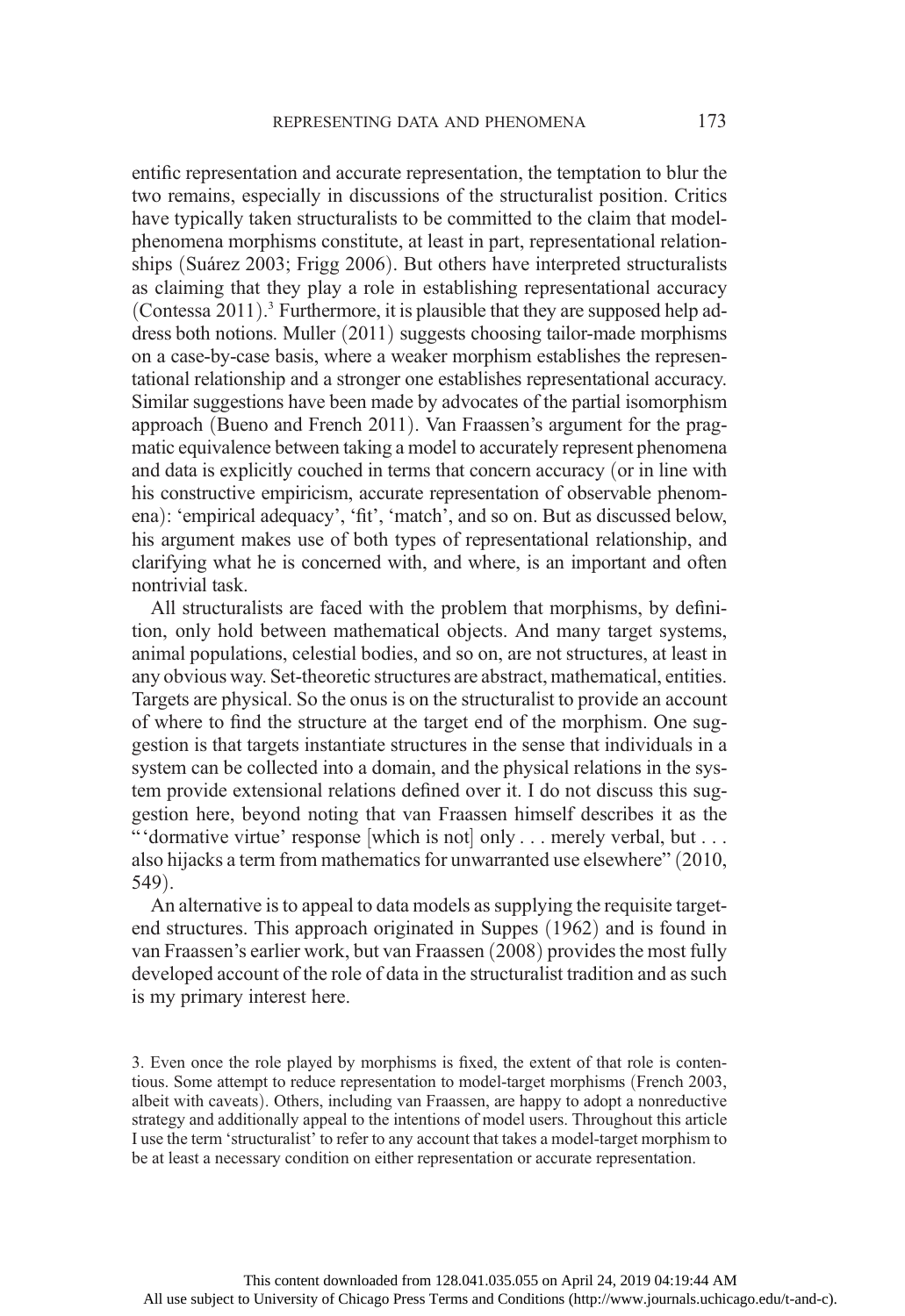## 174 JAMES NGUYEN

What are data models? Experimental measuring processes gather raw data. These are then cleaned (with anomalous data rejected and measurement error taken into account) and usually idealized (e.g., discrete data points may be replaced by a continuous function). Often, although not always, the result is a smooth curve through the data points that satisfies certain theoretical desiderata.4 These resulting data models can be treated as set-theoretic structures. Assuming that the data points are numeric, the smooth curve is a function that can be treated as a relation defined over  $\mathbb{R}$ , or  $\mathbb{R}^n$ , or intervals thereof.<sup>5</sup>

Thus, if data models are invoked as supplying target-end structures, then the structuralist can conclude that a scientific model represents, or accurately represents, a data model only if the two are appropriately morphic. But the following points should make us suspicious whether this suffices as an account of scientific representation:

- 1. *Phenomena*  $\neq$  *Data*: They are not the same. As van Fraassen puts it: "phenomena are actual objects, events, and processes, while [data] models] are the products of our independent intellectual activity"  $(2008, 259)$ . That a scientific model represents data does not straightforwardly establish that it represents the phenomenon from which the data were gathered.
- 2. Loss of Reality: Models (ultimately at least) represent phenomena. And by implication, models (ultimately at least) accurately or inaccurately represent phenomena. This does not preclude data being represented, or accurately represented, it just requires that phenomena are the ultimate targets of scientific representation.

These points are not new. Bogen and Woodward (1988) introduced the dataphenomena distinction, where the latter term is liberally interpreted as referring to objects, features of objects, events, processes, mechanisms, and so on. Their example of the discovery of weak neutral currents makes explicit that data (e.g., bubble chamber photographs or a data model extracted from them) and phenomena (interactions between neutrinos and bosons) should not be conflated. This is particularly pressing when we focus on representa-

5. The example of numerical data is illustrative. As van Fraassen notes, the process of creating data models is not restricted to 'number assigning', and the resulting structures do not have to have  $\mathbb R$  as their domain. For example, a measurement procedure may only provide an ordinal ranking and therefore deliver a different kind of structure (158– 60). This has no bearing on the discussion below.

<sup>4.</sup> See Harris (2003) and van Fraassen (2008, 166–68), for further elaboration on this process. Van Fraassen's discussion throws up a terminological issue that needs regimenting to avoid confusion. Throughout this article I use 'data model' rather than van Fraassen's 'surface model' to refer to the end result of the cleaning and idealizing process. I also use 'scientific model' in place of van Fraassen's 'theoretical model'.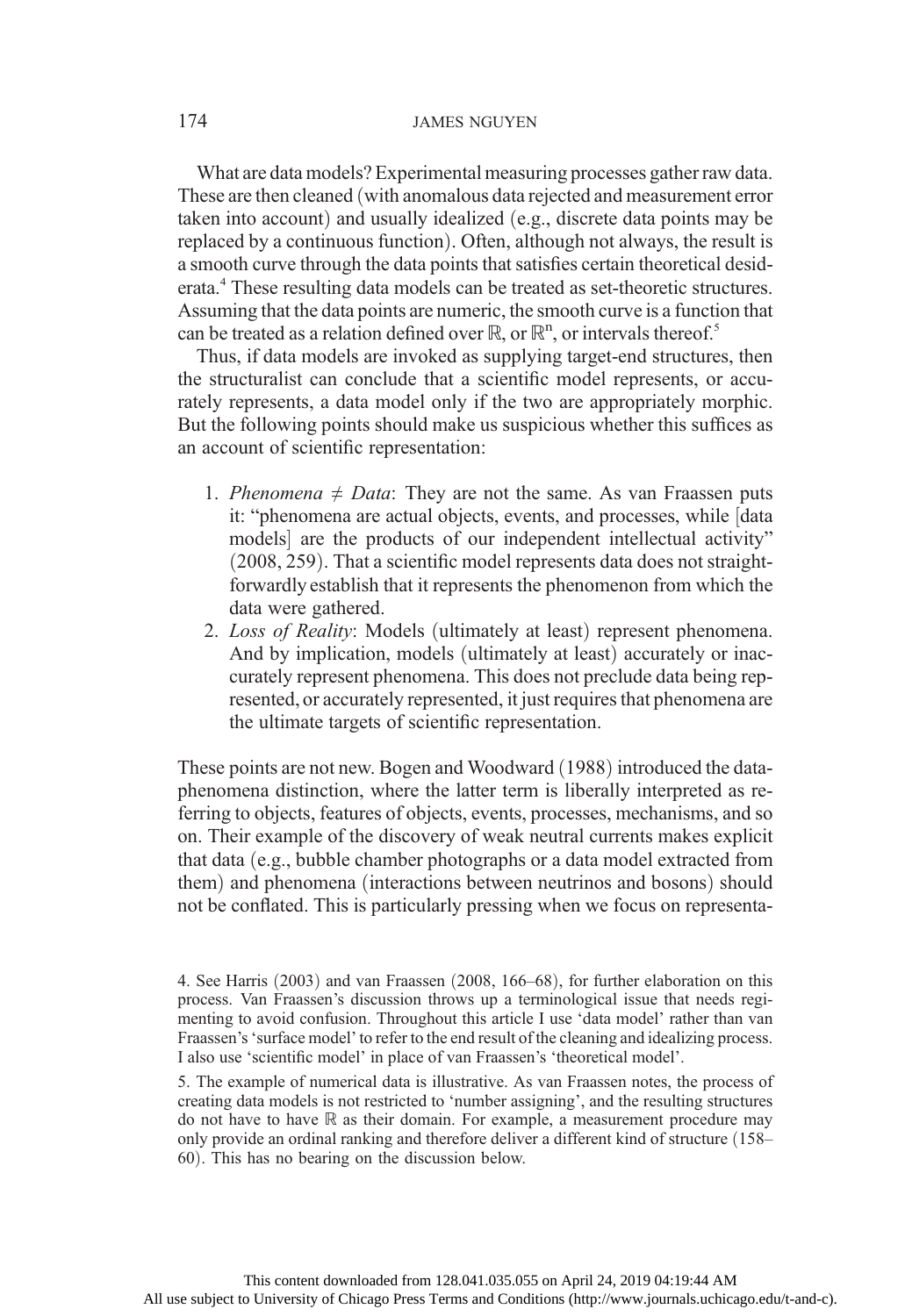tion simpliciter: our best theory of elementary particles, the so-called standard model, is about particles and their interactions, not bubble chamber photographs. But the concern remains when transposed into the context of accurate representation. If it is phenomena that are ultimately represented by our scientific models, then it is those that are accurately or inaccurately represented. Morphisms between scientific models and data can provide evidence for whether this is the case, but the relation of accurate representation is ultimately directed at phenomena.

One could argue that it is data, not phenomena, that are represented (in either sense). But then *Loss of Reality* looms. Muller, in discussing Suppes's use of data models, pithily states a version of the objection as follows: "The best one could say is that a data structure  $\mathcal{D}$  seems to act as *simulacrum* of the concrete actual being B. . . . But this is not good enough. We don't want simulacra. We want the real thing. Come on"  $(2011, 98)$ . Van Fraassen is acutely aware of this (he coined the phrase 'Loss of Reality'; 2008, 258). He states the concern as follows: "Oh, so you say that the only 'matching' is between data models and theoretical [scientific] models. Hence the theory does not confront the observable phenomena, those things, events, and processes out there, but only certain representations  $[i.e., data models]$  of them"  $(258)$ . And he claims that "an empiricist account of what the sciences are all about must absolutely answer this objection"  $(258)$ .<sup>6</sup> Without an answer, the structural empiricist is left in the uncomfortable position, whereby it is data, the 'products of our independent intellectual activity', not phenomena, that are the ultimate targets of scientific models.

His phrasing in the quotation above suggests that he is concerned with the question of accurate representation rather than representation simpliciter. But this is not straightforward (cf. Thomson-Jones 2011). Van Fraassen starts the discussion with the claim that the fundamental question to be answered is "How can an abstract entity, such as a mathematical structure, represent something that is not abstract, something in nature?" (2008, 240). But he then shifts to the question of how a structure can do so accurately: "The question how an abstract structure can represent something . . . is just this: how, or in what sense, can such an abstract entity as a model 'save' or fail to 'save' this concrete phenomenon?" (245). And then, when presenting his solution, he couches it in terms of 'fit', 'match', 'empirical adequacy' and so on, and explicitly states: "If a model were offered to represent the phenomenon, that structural relation would determine whether the model was adequate with respect to its purpose" (249–50, emphasis added).

As discussed above, regardless of whether he is concerned with accurate representation, or representation simpliciter, answering Loss of Reality requires an account of how morphisms between models and data establish that

6. See Brading and Landry (2006) for another discussion of this objection.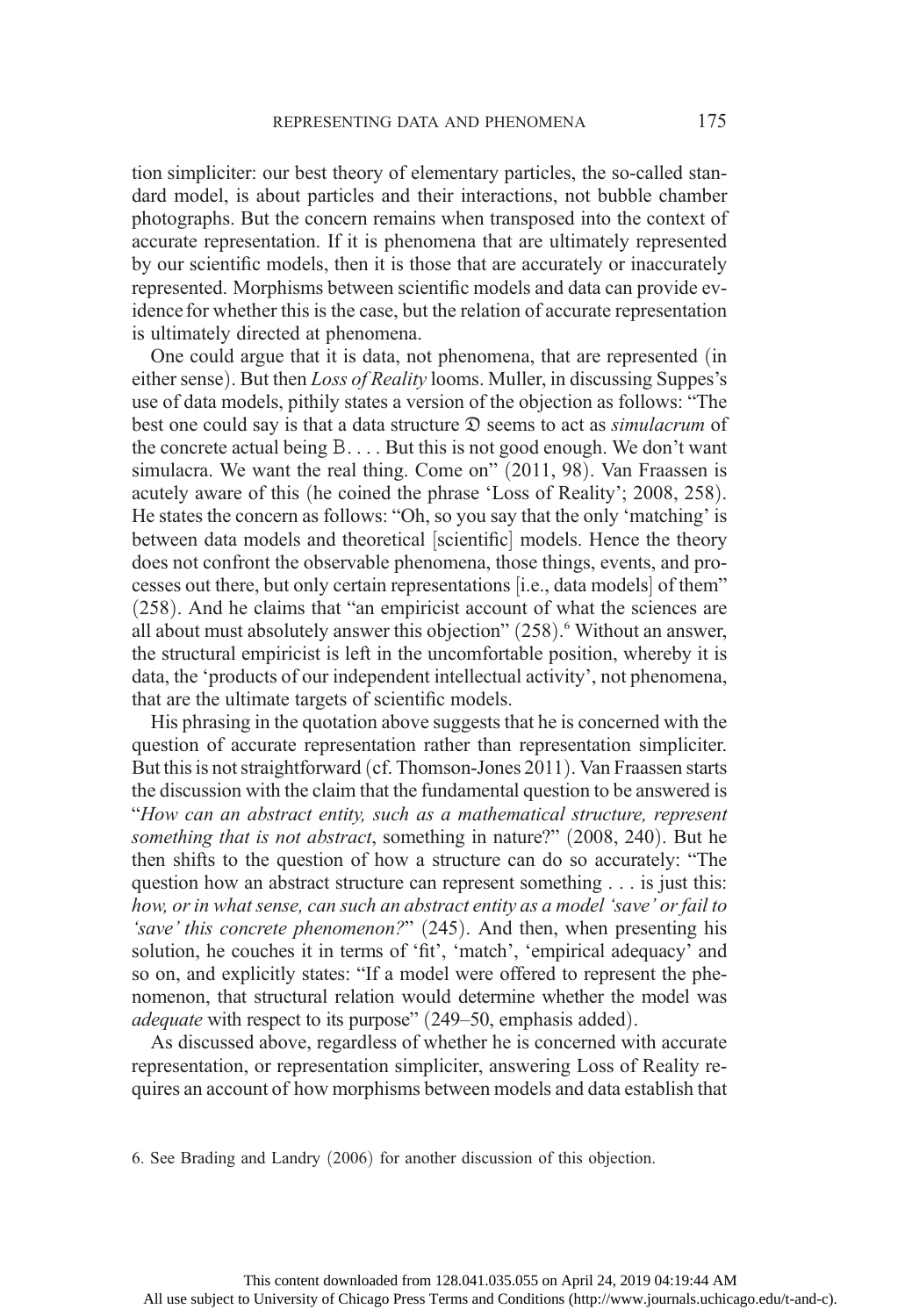## 176 JAMES NGUYEN

phenomena are the ultimate targets of scientific models. For the purposes of this article, I take van Fraassen's solution, stated in terms of accurate representation, at its word. I interpret his argument as an attempt to establish the pragmatic equivalence between taking a scientific model to accurately represent a phenomenon and accurately represent (in virtue of a morphism) data extracted from it. But his argument uses, and at times equivocates between, both representational notions, and, as I argue in section 4, this equivocation is at least partly to blame for its eventual failure.

3. Van Fraassen's Argument. Van Fraassen's strategy for dealing with Loss of Reality is to diffuse it with what he describes as a "Wittgensteinian move"  $(2008, 254)$  by invoking pragmatic features in the contexts of using scientific models. He claims that despite the data-phenomena distinction, for a given scientist, in a given context, there is no difference between accurately representing the two. That accurately representing data is the same as accurately representing the system that provided it is claimed to be a "pragmatic tautology . . . [something that is] . . . logically contingent but undeniable nonetheless" (259). Van Fraassen's argument for this is one of the most significant contributions of the book, but it has not received the attention it deserves. I can only speculate about why this is, but I suspect that it is in part due to the considerable novelty of many of the central notions used; in part due to the fact that the argument is spread out throughout the book, interwoven with substantial broader discussions of representation, measurement, and empiricism; and in part due to a style of presentation that is often difficult to penetrate. In fact, the project of extracting a coherent position from the rich and intricate lines of thought is beset with exegetic challenges. In this section I first isolate the important notions van Fraassen invokes and then reconstruct his argument. This is a necessary first step in any critical evaluation of van Fraassen's developed philosophical position.

## 3.1. Toolbox

I. Hauptsatz: "There is no representation except in the sense that some things are used, made, or taken, to represent things as thus or so" (van Fraassen 2008, 23). There are two important things to note about this. First, it is clearly nonreductive, as it invokes the intentions and acts of agents. Second, it involves representation-as, rather than representation-of. Van Fraassen  $(16)$  explicitly refers to Goodman  $(1976)$  as the source of the distinction, and following them I assume that x is a representation-of y if and only if x denotes y. Representation-as is stronger: x represents y as thus or so if and only if x denotes y and attributes certain features to y. If y has those features, then x accurately represents  $\nu$  with respect to them. To use one of van Fraassen's examples, the proper name 'Margaret Thatcher' is a representation-of Mar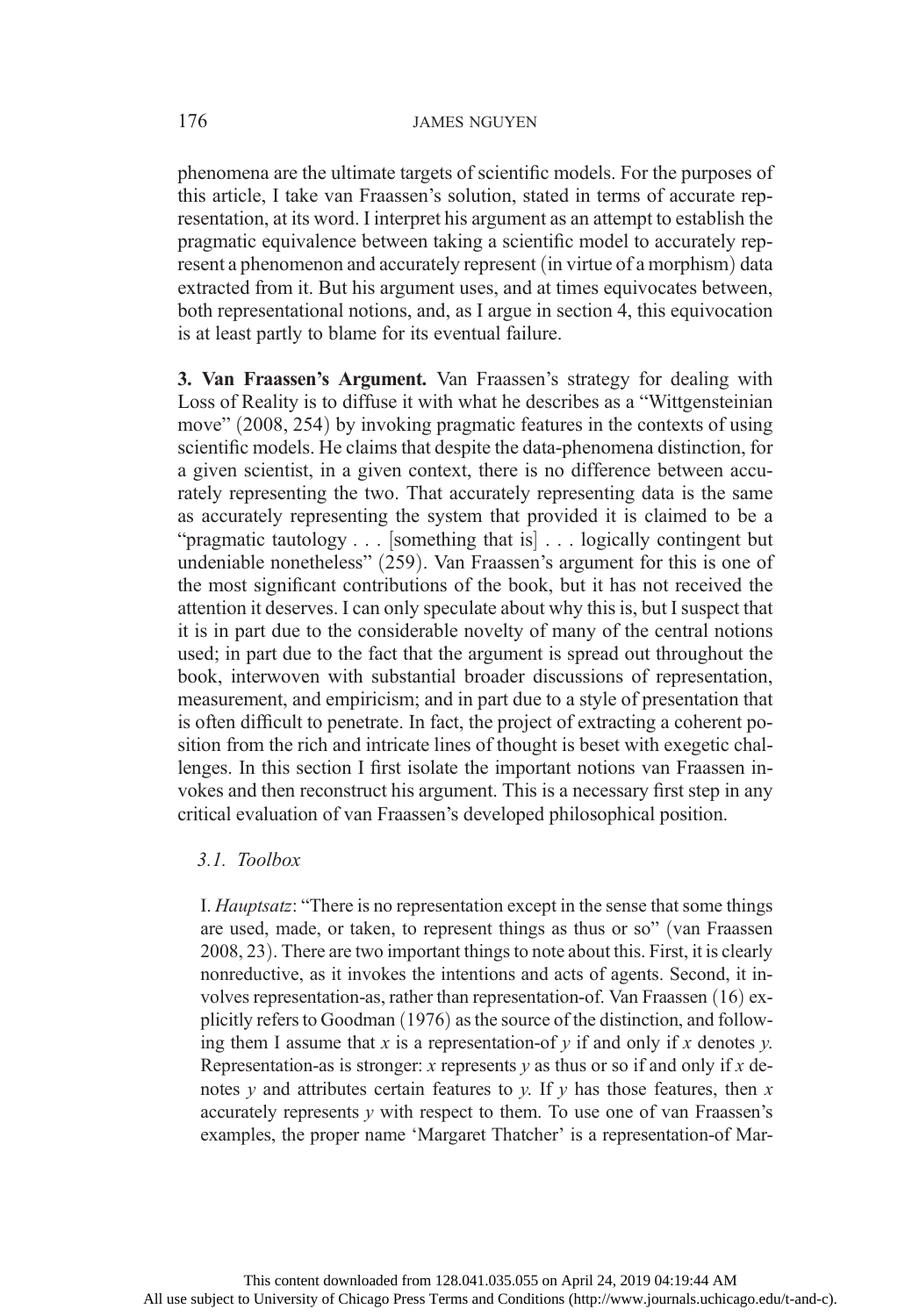garet Thatcher, since it denotes her. But a caricature of Margaret Thatcher also represents her as thus or so; for example, if she is depicted with horns and a tail, then it represents her as being draconian  $(2008, 13-15)$ .

II. Use of Representations: Hauptsatz makes clear that representations only represent when they are used to do so. But in addition, certain representations have particular uses, "they are typically produced for a certain use, with a certain purpose or goal" (van Fraassen 2008, 76). Using maps to navigate provides an illustrative example: "a map is designed to help one get around in the landscape it depicts"  $(76)$ . Throughout this article, I assume that the analogous use of models is to generate predictions about their target systems. This is supported by van Fraassen's analogy between using a map to navigate and using the Aviation Model (AVN) for weather forecasting, that is, to generate predictions about the weather  $(77)$ .

III. Logical Space: Representations are associated with 'logical spaces'. This is a very general notion. Examples include PVT space in elementary gas theory, phase spaces in classical mechanics, and Hilbert spaces in quantum theory (van Fraassen 2008, 164). Locations in PVT space are combinations of pressure, volume, and temperature. Routes through a phase space are possible trajectories of an object, and locations in a Hilbert space are possible quantum states of a system.

IV. Self-Location: A necessary condition on using a map to navigate, or a model to predict, is that the user self-locate in the logical space provided. A user "must be in some pertinent sense able to relate him or herself, his or her current situation, to the representation" (van Fraassen 2008, 80). In order to navigate with a map, the users must be able to locate themselves in the terrain depicted and associate that location with an area on the map. They distinguish a particular map region as representing where they are, they orient the map to correspond to the direction they are facing, and so on. In doing so they locate themselves with respect to the map. When it comes to scientific models, van Fraassen claims: "Suppose now that science gives us a model which putatively represents the world in full detail. Suppose even we believe that this is so. Suppose we regard ourselves as knowing that it is so. Then still, before we can go on to use that model, to make predictions and build bridges, we must locate ourselves with respect to that model. So apparently we need to have something in addition to what science has given us here. The extra is the self-ascription of location"  $(83)$ .

It is worth clarifying what 'self-location' could mean in the spaces under consideration. Although suggested by van Fraassen's cartographic analogy, I presume that it does not require that the model user locate herself in logical space. When it comes to measuring the pressure of his tire  $(2008, 181)$ , what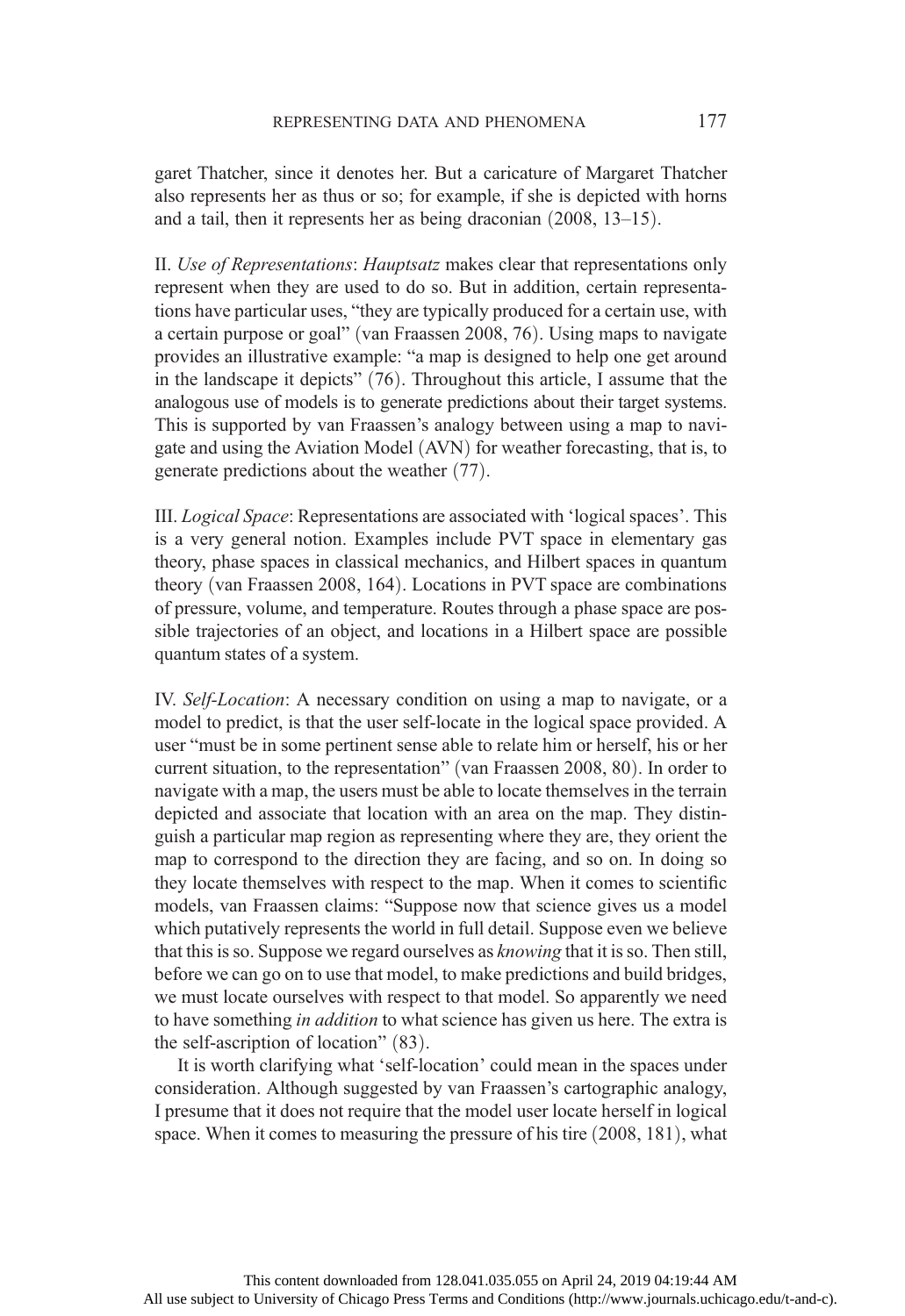#### 178 JAMES NGUYEN

would it mean for van Fraassen to locate himself in PVT space? Van Fraassen is 100 psi? A more plausible reading of 'self-location' is that the model users themselves actively locate the target system in logical space. And this proceeds in two steps. The model user first adopts a certain perspective toward the target by taking it to be the sort of thing that can be located in the logical space provided by the model. For example, van Fraassen takes the tire to be the sort of object that can be located in PVT space. But although this may be a necessary condition on using a model to generate a prediction, it is not the condition van Fraassen has in mind when he invokes the cartographic analogy. It is not enough that a navigator is located somewhere in the terrain depicted; we need to delineate a specific point or at least an interval or region of the space. This is the second step in self-location. When it comes to generating predictions using scientific models, this is done by inputting the target's initial and boundary conditions: "The AVN itself requires input to be run at all, of course: namely initial conditions and lateral boundary conditions obtained from operational weather centers in the relevant area. . . . The model presents a space of possible states and their evolution over time—the input locates the weather forecaster in that space, at the outset of the forecasting process" (78). Self-location demands that it is not enough that the system is in fact thereby located, but the model user must perform an act of location. To speak loosely, the user distinguishes a region in logical space with the claim 'that target system is there'.

V. Measurement as Location in Logical Space: "The act of measurement is an act—performed in accordance with certain operational rules—of locating an item in logical space" (van Fraassen 2008, 165). And these measurements deliver data models. As van Fraassen notes, the location need not be a point but can be a region  $(165)$ . This can, but does not have to, be the result of measurement imprecision. Even a perfectly precise pressure reading  $p$  determines only a region of PVT space since there are multiple volumetemperature pairs compatible with p.

VI. Measurement as Representation: Locating a system in logical space involves representing it as thus or so. This form of representation is not established by a morphism (recall van Fraassen's worry about invoking a 'dormative virtue'). Instead, data models represent because "a measurement is a physical interaction, set up by agents, in a way that allows them to gather information. The outcome of a measurement provides a representation of the entity (object, event, process) measured" (2008, 179–80). A data model represents the system measured as having the features corresponding to the region of logical space where it is thereby located. If the system has those features, the data model is accurate.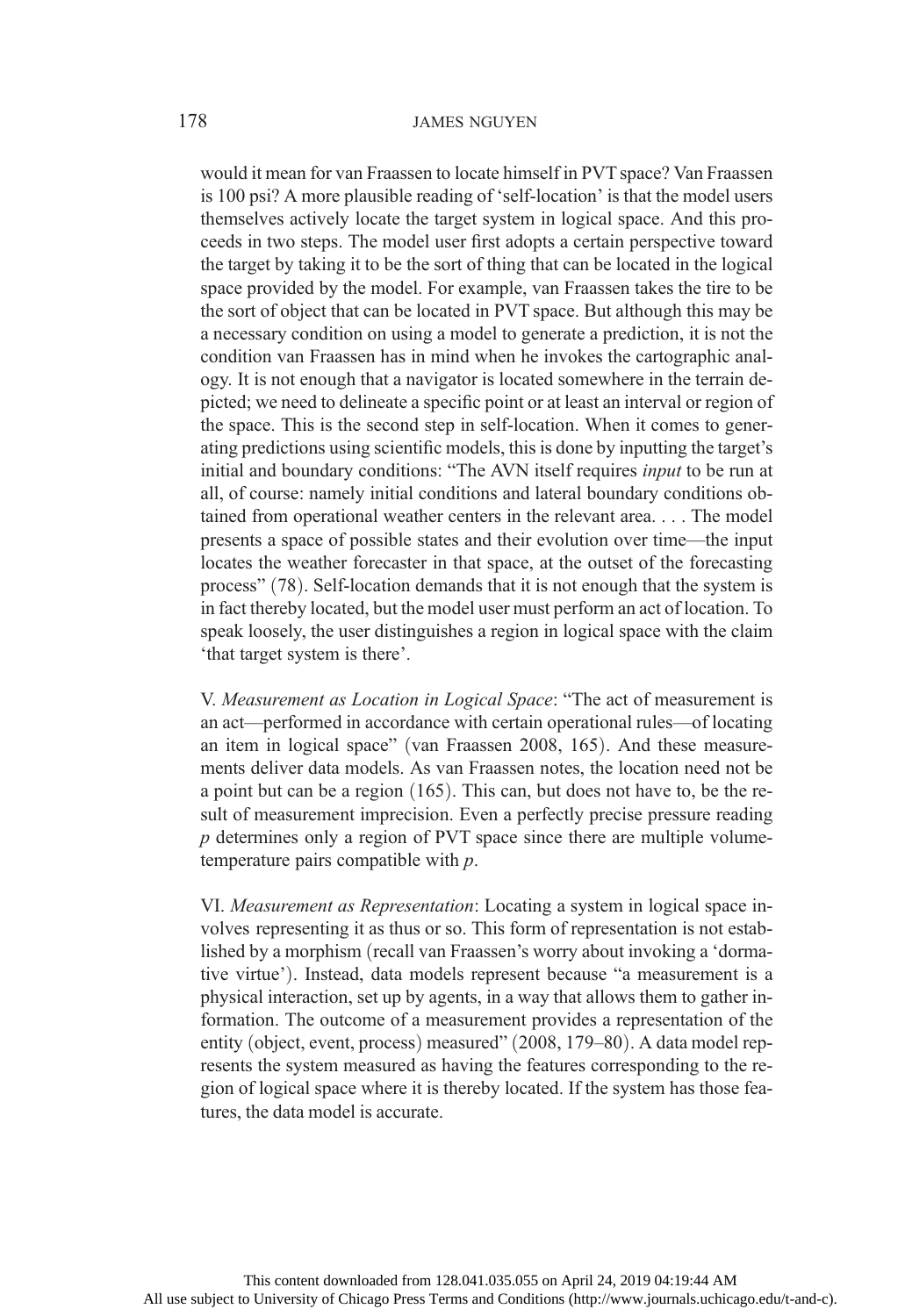VII. Pragmatic Tautology: "A pragmatic tautology is a statement which is logically contingent, but undeniable nevertheless. Similarly, a pragmatic contradiction is a statement that is logically contingent, but cannot be asserted" (van Fraassen 2008, 259). Moore's paradox—utterances of the form 'P and it is not the case that I believe that  $P'$ —is a classic example of the latter. They are logically contingent—their form is an agent *i* asserting ' $P \& \neg B_i(P)$ ', where  $B_i(P)$  means *i* believes that *P*—and neither conjunct semantically entails the negation of the other  $(i$  f they did, i would be clairvoyant). Such sentences are pragmatic contradictions because, in the context of  $i$  asserting  $P$ ,  $i$  commits herself to believing P. It is this commitment that, when combined with the second conjunct, makes the sentence unassertable. Since van Fraassen's account of scientific representation does not involve linguistic representation, his argument requires generalizing from the assertablity of sentences to certain acts of representation.

With the above notions in mind, we can now turn to van Fraassen's argument for the pragmatic equivalence between taking scientific models to accurately represent data and phenomena. My primary interest here is not the relationship between data and phenomena. For my current purposes I simply grant that data represent the systems from which they were gathered (as per VI. Measurement as Representation). I further grant that morphisms play a role in establishing whether a scientific model represents, accurately or otherwise, data. I am concerned with representational relationships between scientific models and phenomena. Representation (accurate or simpliciter) is not a transitive relation: that a scientific model M represents a data model D, which in turn represents a target system T, does not establish that  $M$ represents T (see Frigg 2002, 11–12; Suárez 2003, 232–33). And although accurately representing  $D$  might provide us with evidence that  $M$  is an accurate representation of T, this does not establish any representational relationship between M and T. Without this, Loss of Reality remains.

3.2. The Wittgensteinian Move. Van Fraassen's resolution to Loss of Reality is to claim that in the context of use there is no difference between accurately representing data and phenomena. The reasoning, which is found in van Fraassen  $(2008)$ , 254–60, is illustrated with an example. I present it here before reconstructing the argument that underpins it. The example in question concerns only observable features of a target system (the observableunobservable distinction is largely irrelevant in the current context). Focusing on observables makes it clear how important the Wittgensteinian move is to van Fraassen's project. If he fails to establish the pragmatic equivalence with respect to observable phenomena, then they fail to feature in his structuralist account of scientific representation. The result is a far more radical anti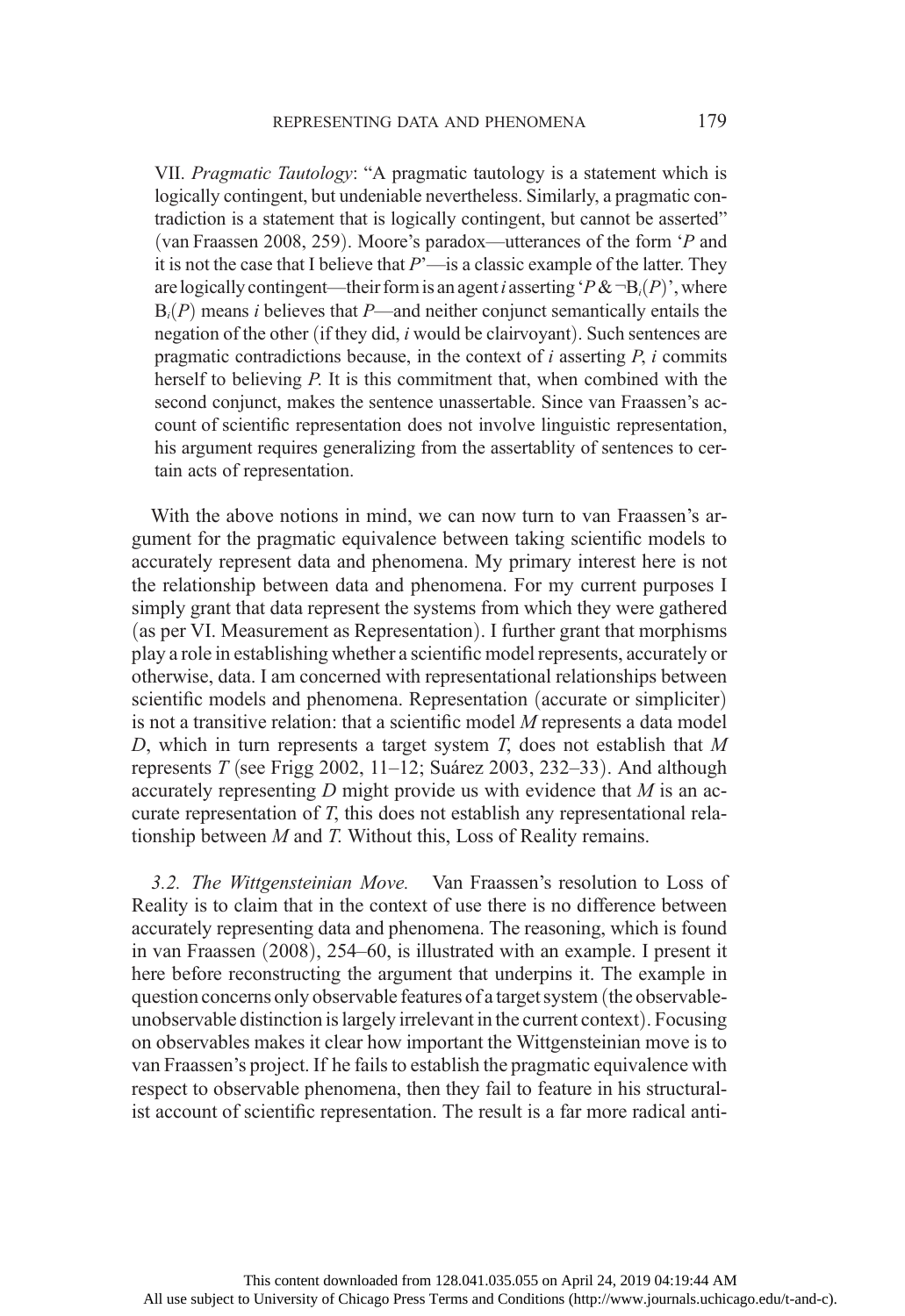realist position than has been offered previously and is a far more radical position than I suspect van Fraassen would accept.

He begins by considering a scientist representing the growth of the deer population in the Princeton region. The scientific model used includes assumptions about environmental features: luscious gardens, the town council's culling instinct, its tendency to experiment with birth-control measures for the local animal population, and so on. The data model  $D$  is supplied by a graph constructed from cleaned up data points gathered by field researchers measuring samples of "values of various parameters over time" (van Fraassen 2008, 255). Van Fraassen does not specify which parameters are measured, but given that the theory concerns the deer population growth, I assume that the scientist literally counts deer in representative regions throughout the duration of the experiment. So the graph plots the number of deer against time. The target system is the deer population itself.

The scientist has a model  $M$  about deer population growth and argues that  $M$  is morphic to  $D$ . Van Fraassen imagines a philosophical interlocutor, arguing that although  $M$  accurately represents  $D$ , the question is whether  $M$ accurately represents the population itself  $(2008, 254)$ . The scientist showing the interlocutor that it matches D does not establish this.

Van Fraassen replies that the scientist has "no leeway" to deny that the model accurately represents the actual population without withdrawing the graph altogether (2008, 256). According to him, the scientist should say:

Since this is my representation of the deer population growth, there is for *me* no difference between the question whether  $[M]$  fits the graph and the question whether  $[M]$  fits the deer population growth. If I were to opt for a denial or even a doubt, though without withdrawing my graph, I would in effect be offering a reply of form:

• The deer population growth in Princeton is thus or so, but the sentence "The deer population growth in Princeton is thus or so" is not true, for all I know or believe.  $(256)$ 

And since a scientist who replied this way would be faced with a Moorean paradox, the scientist simply cannot doubt that the model accurately represents the target system while accepting that it accurately represents the graph. This is supposed to establish the pragmatic equivalence between the two.

That is the example; now let us work out why the scientist might be forced into such a position. In the rest of this section I reconstruct the argument for this conclusion in detail. I break it down into three subarguments and show how the notions laid out in the previous subsection are used. It is important to notice that the first two arguments—which establish that the scientist must locate the target in the logical space of the model in order to use it at all and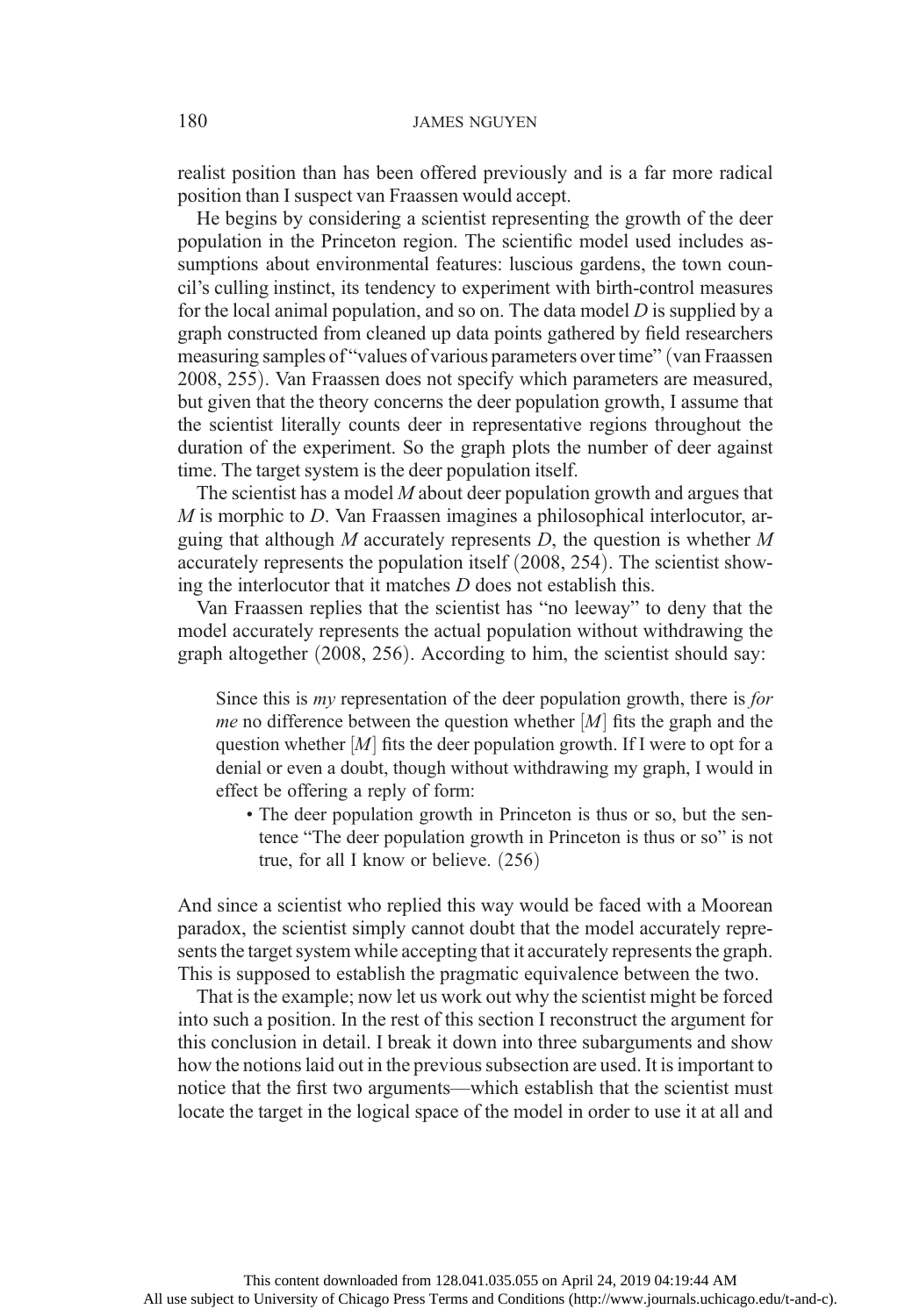that this is done with the graph—are explicitly concerned with representation simpliciter. This accounts for the scientist's claim that "this [data model] is  $my$  representation of the deer population growth" (van Fraassen 2008, 256). The third argument then shifts to the question of accurate representation in an attempt to establish that, for that scientist, there is "no difference between the question whether  $[M]$  fits the graph and the question whether  $[M]$ fits the deer population growth"  $(256)$ . The first premise in the third argument makes it explicit how van Fraassen requires that the necessary act of representation established in the first two arguments must generate doxastic commitments (i.e., commit the model user to certain beliefs) if the third argument is to generate the pragmatic equivalence.

A. The argument for self-location:

- 1. A scientist  $S$  is using  $M$  to represent a target system  $T$  for certain purposes  $P$ . (Premise)
- 2. If S is using M to represent a target T for purposes P, then S must selflocate in the logical space,  $L$ , provided by the model. (Premise)
- 3. S must self-locate in  $L$ . (From A2 and A3)

 $M$  is a model of deer population growth,  $T$  is the target deer population, and the scientist is using  $M$  to represent  $T$  for the purpose of generating a prediction  $(II.$  Use of Representations). M provides a logical space L, the space of possible deer populations and their growth through time (III. Logical Space). A necessary condition on using  $M$  to generate a prediction about  $T$  is self-location in  $L$  (IV. Self-Location).

- B. The argument from self-location to representation-as:
	- 1. S self-locates in L using a data model D. (Premise specifying  $A3$ )
	- 2. If S uses D to self-locate in L, then S uses D to represent T as thus or so  $(\Pi)$ . (Premise)
	- 3. S uses D to represent T as  $\Pi$ . (From B2 and B3)

Argument A required that the scientist self-locate in L. In van Fraassen's example, this is done using a data model D, a graph of the deer population. When S uses D to represent the target system, S locates  $T$  in the logical space provided by the model (V. Measurement as Location). Locating  $T$  in a region of  $L$  requires representing  $T$  as having the features corresponding to that region (VI. Measurement as Representation). Let  $\Pi$  be the conjunction of predicates that corresponds to that region. This may be a region, not a point, so these predicates are of the form 'the magnitude of A is in region  $\Delta$ '. In this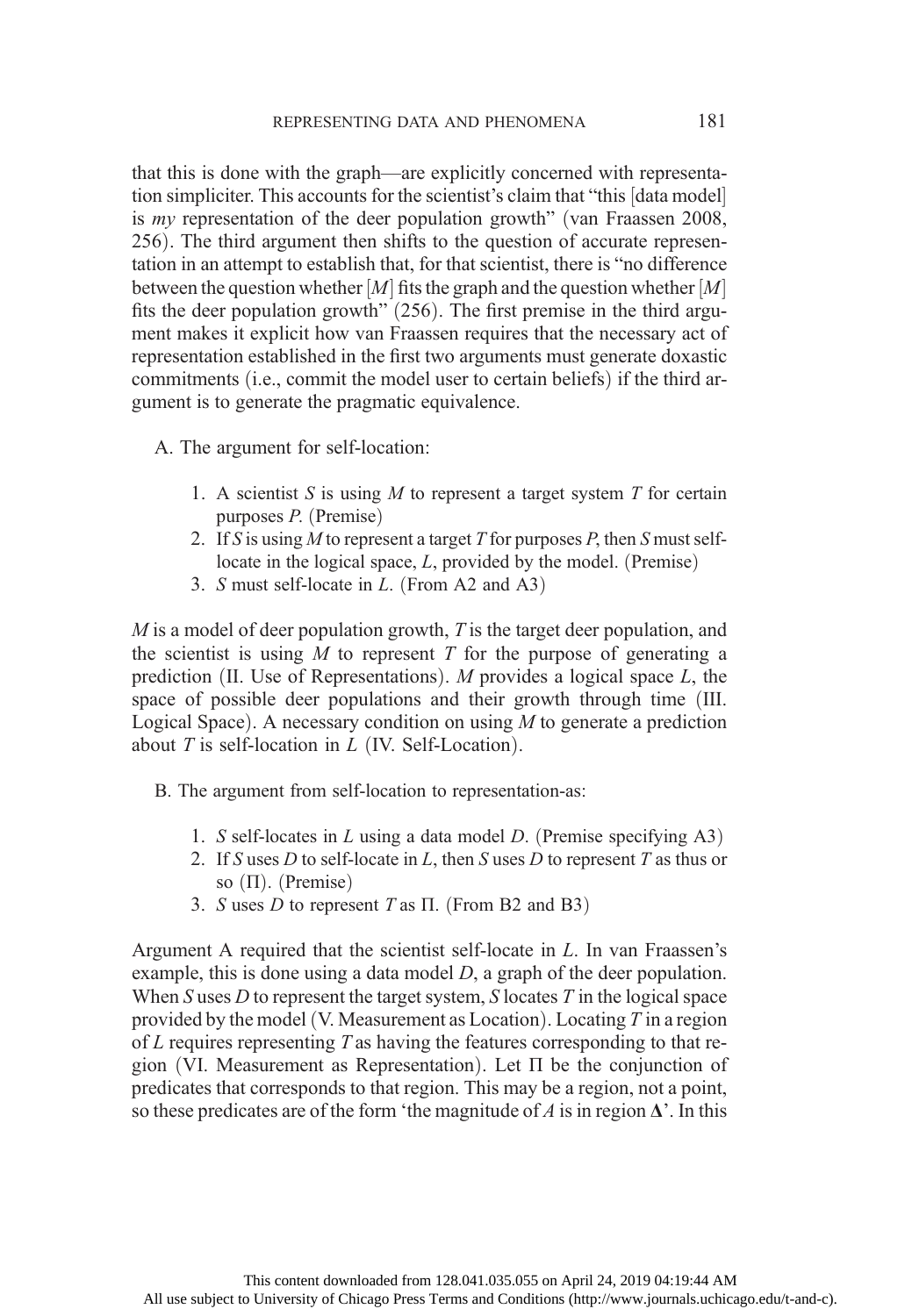instance  $A$  is the size of the deer population at particular times, and the size of Δ corresponds to the potential measurement error induced by the counting process and the generalization from representative samples to the population as a whole. So when using  $D$  to locate  $T$  in logical space, the scientist represents  $T$  as  $\Pi$ .

C. The argument from representation-as to the pragmatic tautology:

- 1. The (pragmatic) content of S using D to represent T as  $\Pi$  includes S believing that T is  $\Pi$ . (Premise)
- 2. If S is able to take M to accurately represent D, but not T, then S is able to express disbelief in any proposition concerning  $T$  that  $S$  commits herself to in using  $D$  to represent  $T$ . (Premise)
- 3. If S is able to take M to accurately represent D, but not T, then S is able to express disbelief that T is  $\Pi$ . (From B3, C1, and C2)
- 4. It is not the case that S is able to express disbelief that T is  $\Pi$ (while using  $D$  to represent  $T$ ), on pain of pragmatic contradiction. (Premise)
- 5. It is not the case that S is able to take M to accurately represent  $\overline{D}$ but not  $T$ . (From C3 and C4)

I return to C1 and C2 in section 4. C3 follows from B3, C1, and C2. S represents  $T$  as  $\Pi$  (B3) and in doing so commits herself to the belief that T is  $\Pi$  (C1). This instantiates the universal quantifier in C2 delivering C3. C4 is the instance of Moore's paradox that van Fraassen is concerned with. He claims that if the scientist were to accept that  $M$  accurately represents  $D$ but not T, while using D to represent T as  $\Pi$ , S would be offering a reply of in the form of Moore's paradox ('the deer population is thus or so but  $\dots$ '). Taking  $D$  to represent  $T$  is analogous to asserting the first conjunct. Denying that  $M$  accurately represents  $T$  is analogous to asserting the second conjunct (VII. Pragmatic Tautology). This generates the pragmatic equivalence between accurately representing  $T$  and  $D$  (C5).

4. The Argument Scrutinized. With the argument reconstructed, I now turn to my critical discussion. My objections are as follows. First, the pragmatics of representation do not induce doxastic commitments: acts of representation do not commit the agent doing the representing to any relevant beliefs. So C1 is false. Second, one option available to van Fraassen is to amend C1 to the claim that S takes D to accurately represent T as  $\Pi$ . But this is not supported by A and B: it would require that in order to use a scientific model to generate a prediction, the model user must believe the inputted initial/ boundary conditions. This is false. My final objection concerns C2; I argue that without an account of scientific representation (irrespective of accuracy),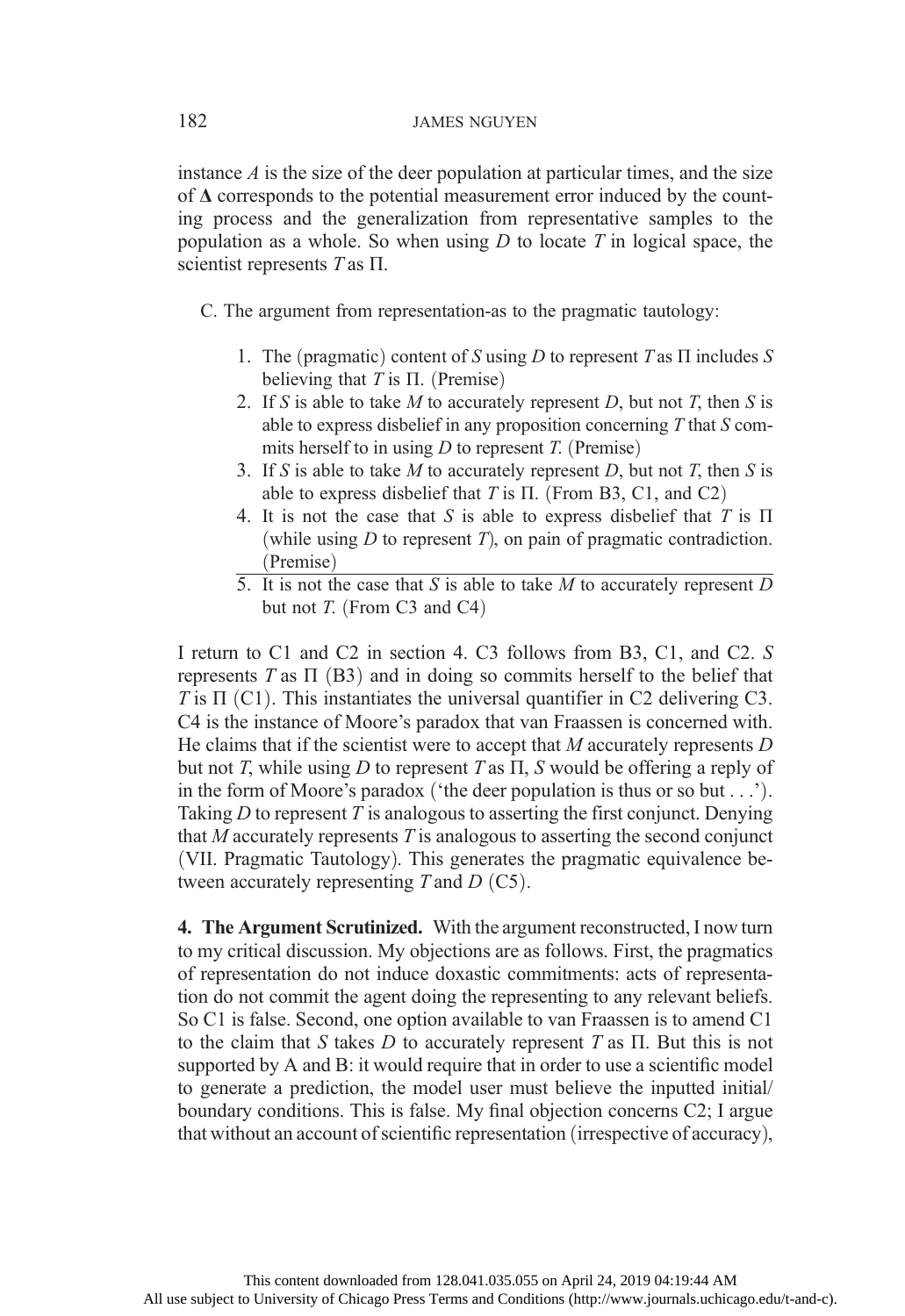it is difficult to get a grip on what it would mean for S to deny that M accurately represents T.

4.1. The Pragmatics of Representation. The argument has the following macrostructure. Models are used to generate predictions about their targets, and a necessary condition on doing this is that the user locate the target in the model's logical space  $(A)$ . This is typically done with a data model, and when  $S$  uses a data model to locate a target system  $T$  in such a way,  $S$ represents T as  $\Pi$  (B). So far so good.

C1 is vital for rest of the argument, since it is the move from S representing T as  $\Pi$  to pragmatically committing herself to the belief that T is  $\Pi$  that is required to generate the pragmatic tautology. Using the data model to represent the target system is supposed to commit  $S$  to the belief that the deer population is thus or so in a way analogous to asserting the first conjunct of the Moorean paradox. The denial that that model accurately represents the deer population then provides the analogy with asserting the second.

But all arguments A and B established is that S represents  $T$  as  $\Pi$ . And acts of representation do not incur the same pragmatic commitments as acts of assertion. Consider the example of representing Margaret Thatcher as draconian. A caricaturist can represent Thatcher as such without committing herself to the belief that Thatcher is draconian. There is a vital pragmatic difference between acts of representation and assertions. If the caricaturist were to assert that Margaret Thatcher was draconian, then she would commit herself to believing such. But the caricaturist does not do this; she merely represents Thatcher in such a way. The artist could have been commissioned to draw the caricature despite having only a vague idea of who Thatcher was and no knowledge about her time as prime minister. The artist can reasonably draw the caricature, thereby representing Thatcher as draconian, while at the same time remaining agnostic about her character. The same point applies to scientific representation: S's act of representing the target system in a certain way does not pragmatically commit her to the belief that the target is that way.

It pays to be careful here. My claim does not concern whether  $S$  actually believes that T is  $\Pi$ ; it is a conceptual point regarding the pragmatics of assertion and representation. Presumably in most cases, model users do believe that the initial/boundary conditions used are (at least approximately) accurate. But this does not establish that an agent's act of representing something in a particular way commits that agent to any particular beliefs in the way that acts of assertion do in the traditional version of Moore's paradox. So C1 is false, S's act of representing a target system as thus or so does not commit S to the belief that the target is thus or so. Therefore, C is unsound.

A possible response is to invoke a weaker doxastic attitude than belief as being incurred in representing a target system. And although this attitude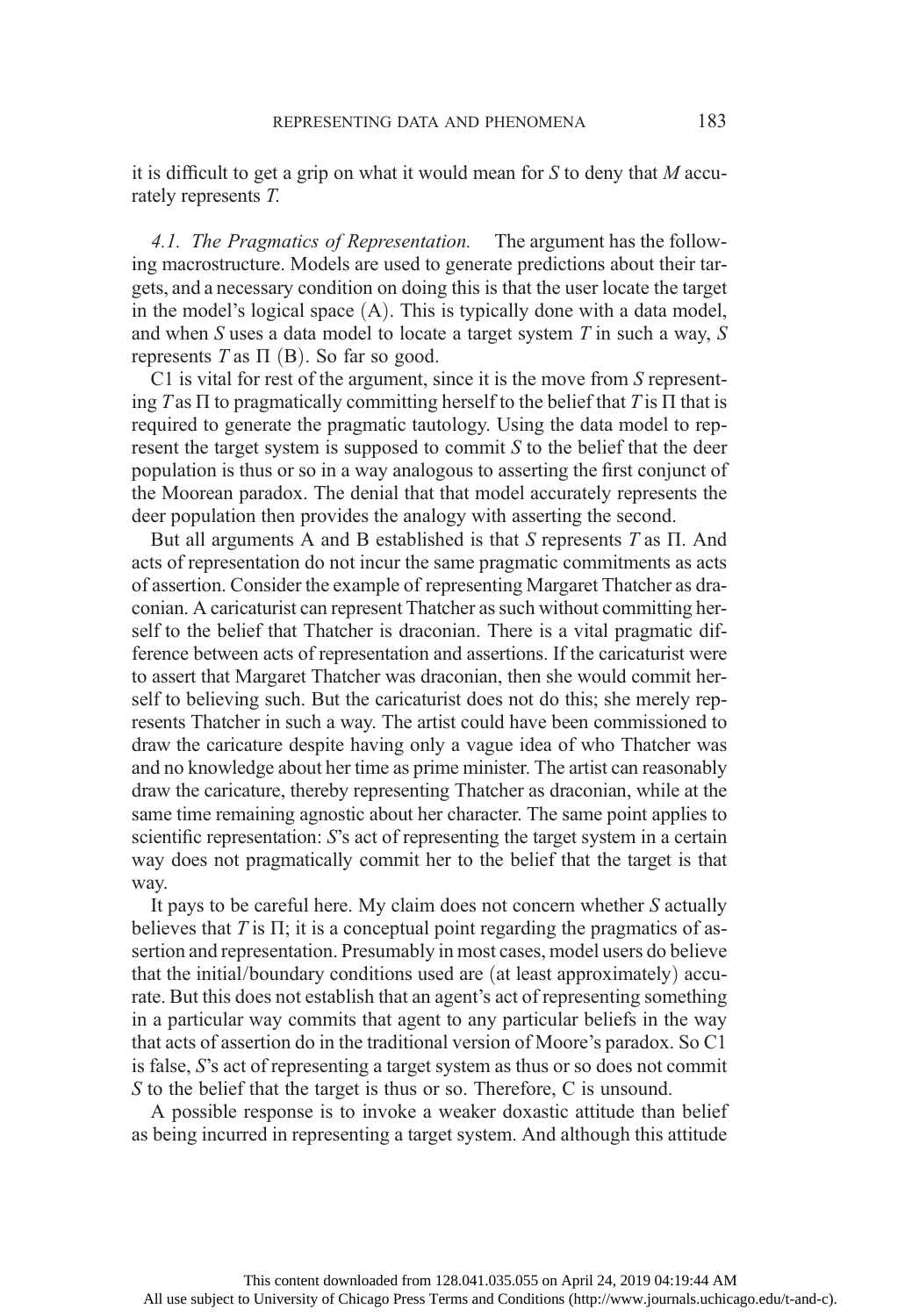might not deliver the Moorean paradox van Fraassen discusses, it may deliver a closely related pragmatic contradiction that still allows a version of C to go through. In other contexts, van Fraassen invokes the attitude of acceptance (Muller and van Fraassen 2008). Accepting a theory, or model, is to take it to be empirically adequate: to believe its observable content and to remain agnostic about its unobservable content (acceptance is typically applied to scientific models, but here I am considering applying it to data). So, what happens if, in using D to represent T as  $\Pi$ , S commits herself to accepting that T is Π? Well that depends on T and Π. We can distinguish between the observable and unobservable content of  $\Pi(T)$ , denoted  $\Pi(T)$ <sup>O</sup> and  $\Pi(T)^{U}$ , respectively. If S accepts  $\Pi(T)$ , then S commits herself to believing  $\Pi(T)$ <sup>O</sup> and being agnostic about  $\Pi(T)$ <sup>U</sup>, that is, not believing  $\Pi(T)$ <sup>U</sup> or  $\neg \Pi(T)^U$  (see 204).

For neither of these types of content will acceptance do the work required. Regarding observable content, we are back where we started. Accepting that Thatcher is draconian entails believing that she is. And an agent can represent her in such a way without taking on this commitment. Regarding unobservable content, S accepting  $\Pi(T)^{U}$  entails  $\neg B_s[\Pi(T)^{U}]$  and  $\neg B_s[\neg \Pi(T)^{U}]$ . But this will not generate a pragmatic contradiction when combined with the second conjunct of van Fraassen's instance of Moore's paradox, that is,  $\neg B_s[\Pi(T)]$  (even restricted to its unobservable content).

Invoking acceptance when an agent uses a data model to represent a target does not work. But the above discussion suggests another available strategy available to van Fraassen. It proceeds in two steps. First, introduce a weaker act than assertion—call it *entertaining*—and assume that an act of entertaining that P incurs a commitment to not believing  $\neg P$ . Again this alone does not generate a pragmatic contradiction when combined with  $\neg B_i(P)$ . But it does when combined with  $B_i(\neg P)$ . The second step is to move from a Moorean paradox of the form  $P \& \neg B_i(P)$  to one of the form  $P \& B_i(\neg P)$  (i.e., from sentences like 'it's raining and I don't believe it's raining' to 'it's raining and I believe that it's not raining'). C then becomes  $C'$ :

- 1. The (pragmatic) content of S using D to represent T as  $\Pi$  includes S not believing that it is not the case that T is  $\Pi$ . (Premise)
- 2. If S is able to take M to accurately represent D, but not T, then S is able to express belief in the negation of any proposition concerning T that S commits herself to in using D to represent T. (Premise)
- 3. If S is able to take M to accurately represent D, but not T, then S is able to express belief that it is not the case that T is  $\Pi$ . (From B3, C1', and  $C2'$ )
- 4. It is not the case that  $S$  is able to express belief that it is not the case that T is  $\Pi$  (while using D to represent T), on pain of pragmatic contradiction. (Premise)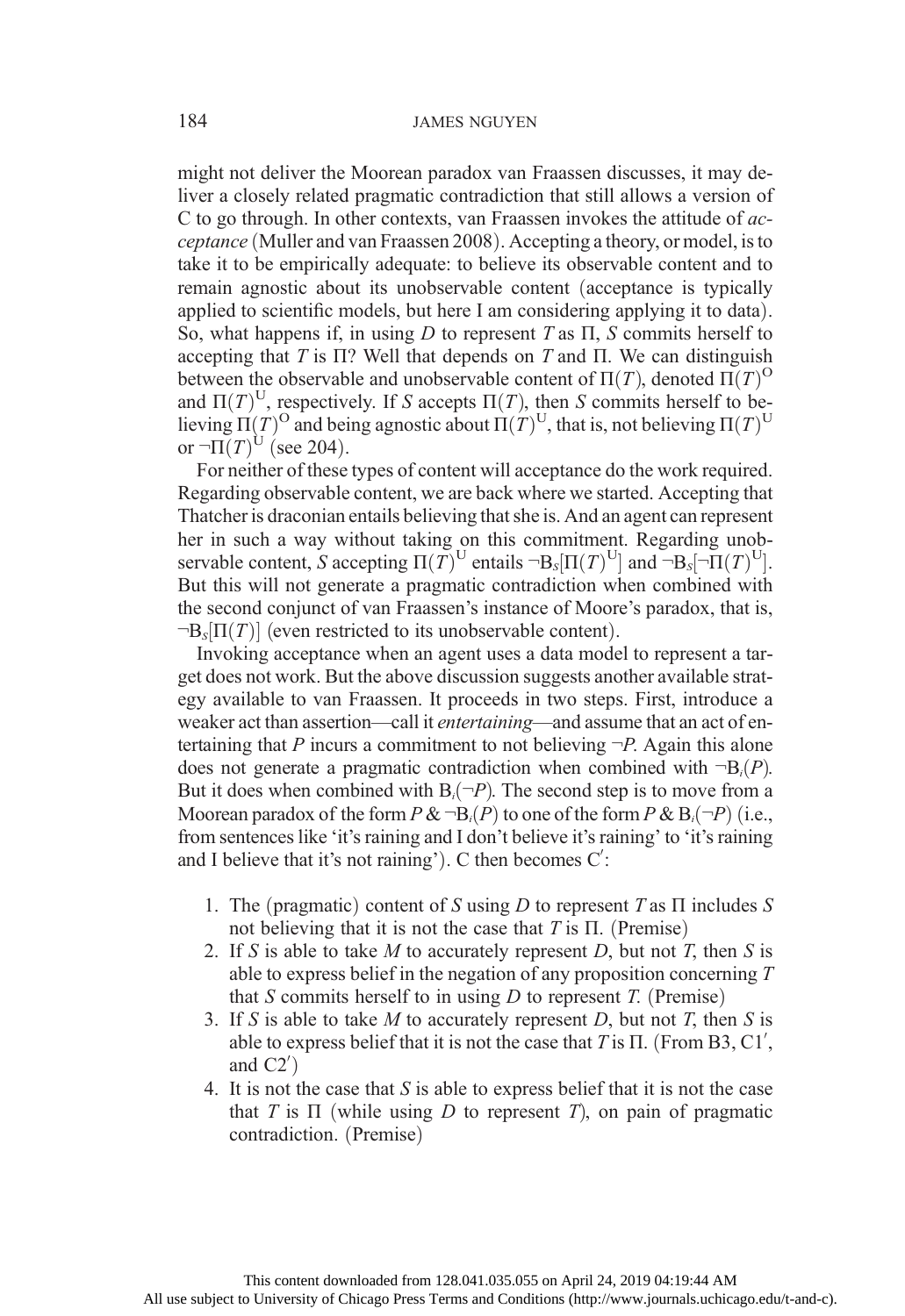5. It is not the case that S is able to take  $M$  to accurately represent  $D$  but not *T*. (From C3<sup> $\prime$ </sup> and C4<sup> $\prime$ </sup>)

Assuming that an act of representation is an act of entertaining, in using D to represent  $T$  as  $\Pi$ ,  $S$  pragmatically commits herself to not believing that it is not the case that T is  $\Pi$ , that is,  $\neg B_s[\neg T(T)]$  (C1'). Further, assume that S denying that  $M$  accurately represents  $T$  while accepting it accurately represents  $D$  induces a commitment to believing that it is not the case that  $T$ is  $\Pi$  (C2<sup>'</sup> and C3<sup>'</sup>). This is a stronger commitment than assumed in C,  $B_s[\neg \Pi(T)]$  rather than  $\neg B_s[\Pi(T)]$ . Under these assumptions, if S were to take M to accurately represent D but not T, while at the same time using  $D$  to represent T, she would be offering a reply with the following commitments: 'It's not the case that I believe that  $T$  isn't  $\Pi$  and I believe that  $T$  isn't  $\Pi'$ . This would be a pragmatic contradiction.

C1' requires that in using D to represent T as  $\Pi$ , S entertain that T is  $\Pi$  and therefore commit herself to not believing that  $T$  is not  $\Pi$ . However, the following example shows that even this commitment is not incurred by acts of representation. Consider a different caricaturist representing Margaret Thatcher as draconian. This time assume that the Labour Party has commissioned the caricature, and the artist is a staunch Conservative. He goes ahead and draws the picture because he is desperate for the money. In drawing the caricature, the artist represents Thatcher as draconian, but he certainly does not believe it. In fact, he explicitly believes that she is not draconian to the extent that he sings her praises while drawing the caricature. This makes him feel better about drawing something that goes so strongly against his political beliefs. Now, if, in representing Thatcher as draconian, the artist commits himself to not believing that she is not, then his act of drawing her as such while singing the negation would be a pragmatic contradiction. But although a strange situation, this is not the case. Acts of representing that  $P$  do not incur the pragmatic commitment to  $\neg B_i(\neg P)$ . So C1' is false, and C' unsound.

4.2. From Self-Location to Belief. Despite van Fraassen's phrasing, the above concerns suggest that argument C should not start from the premise that S uses D to represent T as  $\Pi$  but rather S takes D to accurately represent T as  $\Pi$ . Rather than, "Since  $[D]$  is my representation of the deer population growth, there is for me no difference between the question whether  $[M]$  fits  $[D]$  and the question whether  $[M]$  fits the deer population growth" (van Fraassen 2008, 256), the scientist should say: "Since I take D to be an accurate representation of the deer population growth, there is for  $me \dots$ ."

It is plausible that in taking  $D$  to accurately represent  $T$  as  $\Pi$ ,  $S$  commits herself to believing that T is  $\Pi$ . But since B3 only got us as far as repre-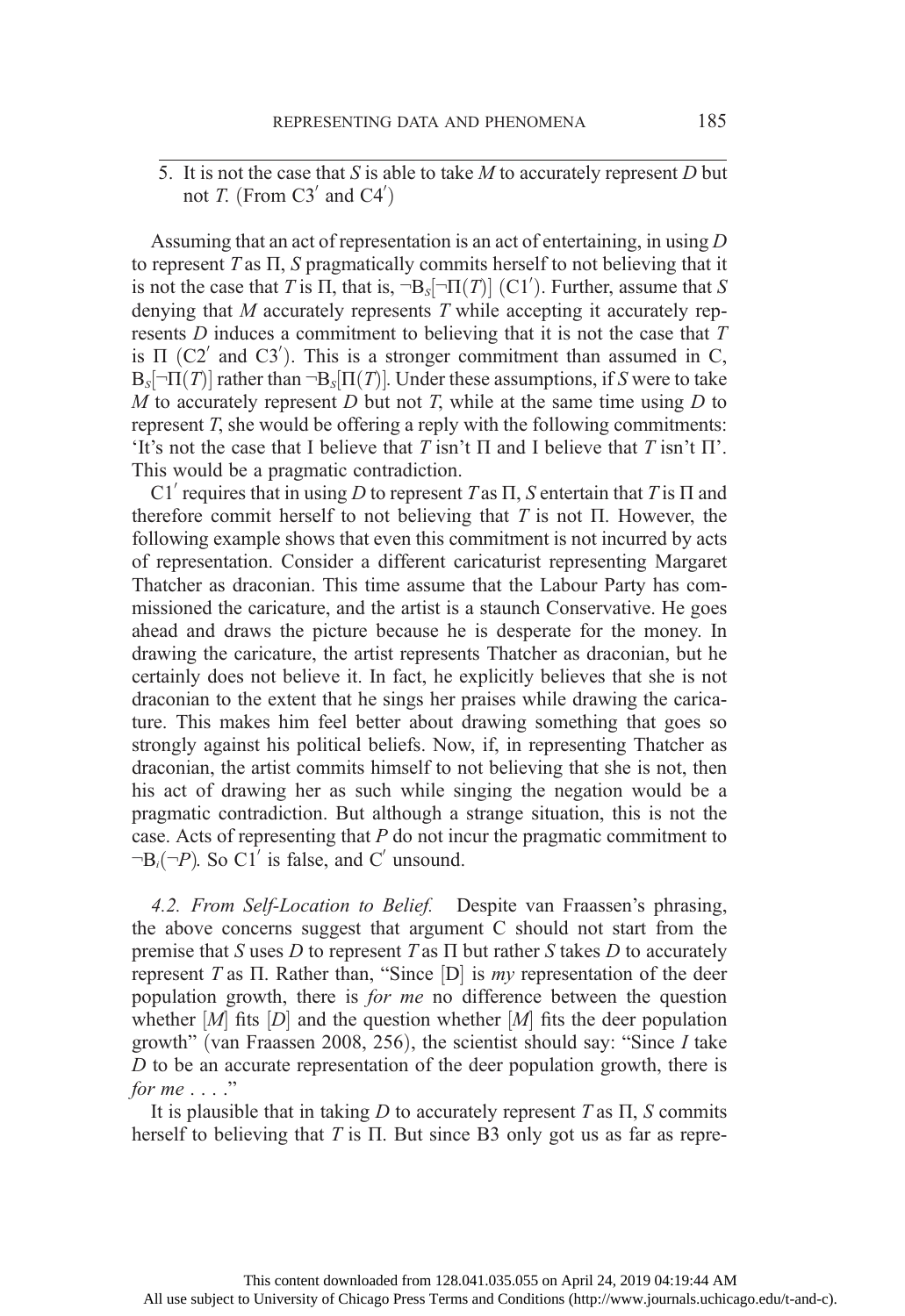## 186 JAMES NGUYEN

sentation, the preceding argument needs amending. Argument A stays as it is. In order to use a model to generate a prediction, the model user must selflocate in its logical space. B gets revised to B<sup>\*</sup>:

- 1. S self-locates in L using a data model D. (Premise specifying  $A3$ )
- 2. If S uses  $D$  to self-locate in  $L$ , then  $S$  takes  $D$  to accurately represent T as  $\Pi$ . (Premise)
- 3. S takes D to accurately represent T as  $\Pi$ . (From B2\*, B3\*)

And if this can be established, then a revised version of  $C, C^*$ , runs as  $follows<sup>7</sup>$ 

- 1. The (pragmatic) content of S taking D to accurately represent T as  $\Pi$ includes S believing that T is  $\Pi$ . (Premise)
- 2. If S is able to take M to accurately represent D, but not T, then S is able to express disbelief in any proposition concerning  $T$  that  $S$  commits herself to in taking  $D$  to accurately represent  $T$ . (Premise)
- 3. If S is able to take M to accurately represent D, but not T, then S is able to express disbelief that T is  $\Pi$ . (From B3<sup>\*</sup>, C1<sup>\*</sup>, and C2<sup>\*</sup>)
- 4. It is not the case that S is able to express disbelief that T is  $\Pi$  (while using D to represent T), on pain of pragmatic contradiction. (Premise)
- 5. It is not the case that S is able to take M to accurately represent D but not T. (From C3 $^*$ , C4 $^*$ )

But although  $C^*$  seems plausible in isolation, the argument as a whole is not, for B2\* is false.

To see why, recall what self-location required. The model user had to adopt a certain perspective toward the target by taking it to be the sort of thing that could be located in the model's logical space. She then had to delineate an area within that space for the target. This was a necessary condition on generating a prediction using the model. But neither of these steps commits the agent to any beliefs. In particular, in using a data model to self-locate in a model's logical space, the model user does not thereby commit herself to the data's accuracy.

Consider again the example of the deer population. In order to use her model to generate a prediction about its size, the scientist had to input an initial number of, and fitness values for, the deer. The model allows the scientist to make any number of predictions about the future size of the population. If the scientist inputs a low fitness value—imagine a pro-cull council—

7.  $C^*$  is a revised version of C, not C', but my criticisms can be run against a revised version of the latter as well.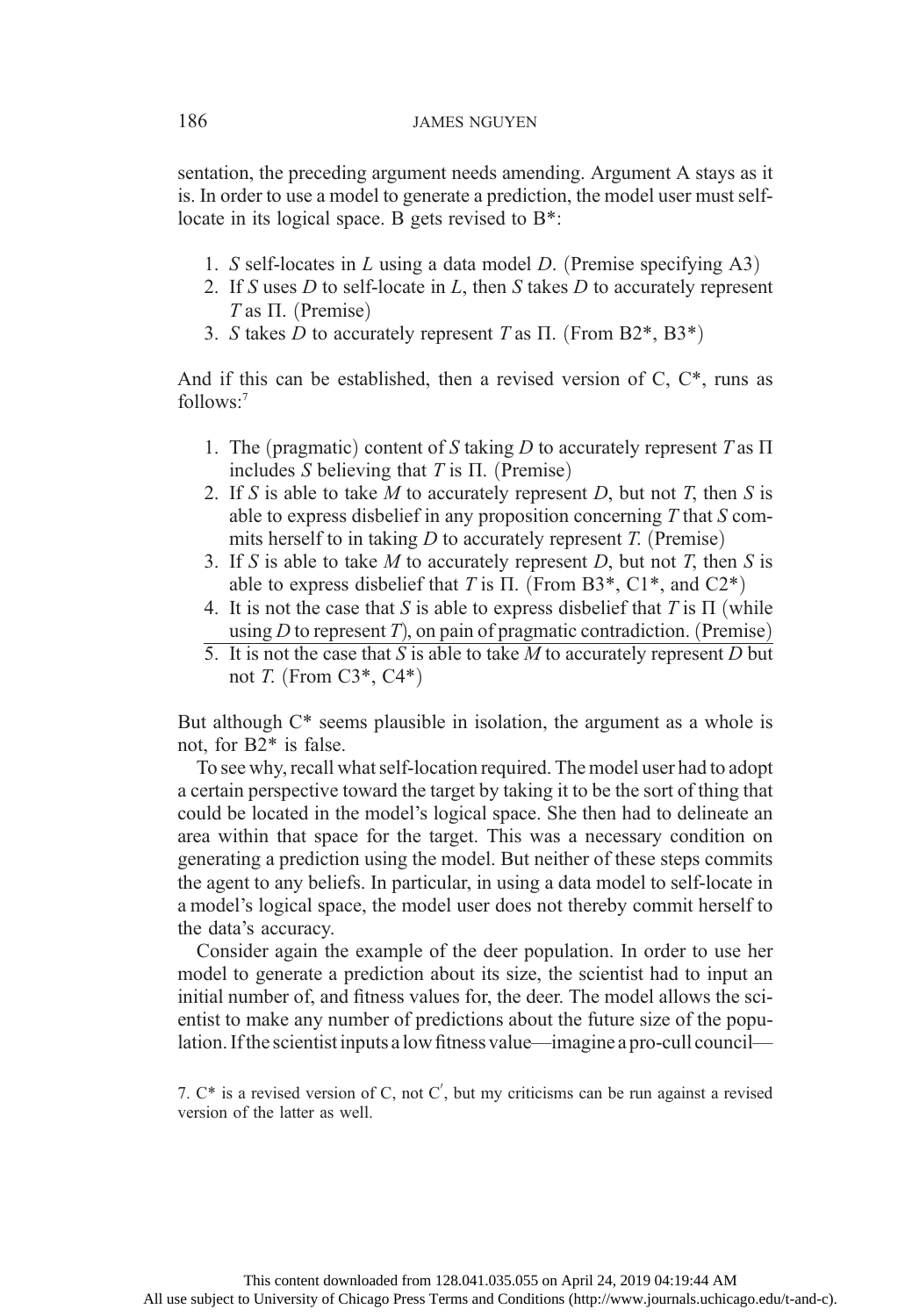then the model will predict a small future population. If the scientist initially assumes that the deer population is too large for the region to support, then the model will predict population decline. And so on. The scientist can use the model to generate numerous predictions about the deer population regardless of whether she believes these values to be accurate. All of these inputs serve to delineate the logical space of the model, and some input is necessary to generate a prediction about the target. But she is not required to believe them.

Other examples abound. Some are of scientists failing to believe that the logical space of a model is correct. Ptolemaic models can be used to generate predictions about planetary orbits without the user believing that those planets in fact are located anywhere in the model's logical space. State-ofthe-art global climate models contain variables that are known to describe model processes with no direct real-world correlates. These variables—in that context typically referred to as 'parameters'—are loosely related to subgrid processes such as small-scale convection and cloud coverage. However, their values depend to a large extent on details of the particular computational scheme used, rather than on the state of the world. So we have here a case in which scientists do not believe that the logical space is correct (at least not completely correct) and yet they pick values for certain variables in order to make calculations (Bradley et al., forthcoming). And this is no isolated instance; one can find similar cases, for example, in economics (Friedman 1953) and population dynamics. $8$ 

The problems do not end here. Even supposing that the scientist believes that the logical space is correct, she still need not believe that the target is located in the region delineated by the model input. For example, representative concentration pathways (RCPs) are used to locate the global climate in the logical space of global climate models. They supply concentration trajectories of the main forcing agents of climate change. One particular pathway, RCP2.6, requires that we essentially eliminate greenhouse gas emissions immediately, something that no one believes is, or will be, the case. And yet RCP2.6 is widely used to generate numerous predictions about the global climate (see Stocker et al. 2013, esp. chap. 12).

The point is that the scientists can use models to generate predictions about target systems without adopting any epistemological position toward the model or where the target is located in its logical space. As stressed previously, this is not to say that scientists do not believe that their data models and initial/boundary conditions are (at least approximately) accurate. My

<sup>8.</sup> See, e.g., Weisberg and Reisman (2008) who offer individual-based versions of the Lotka-Volterra model that start from the assumption that individuals move about on a  $30 \times 30$  toroidal lattice.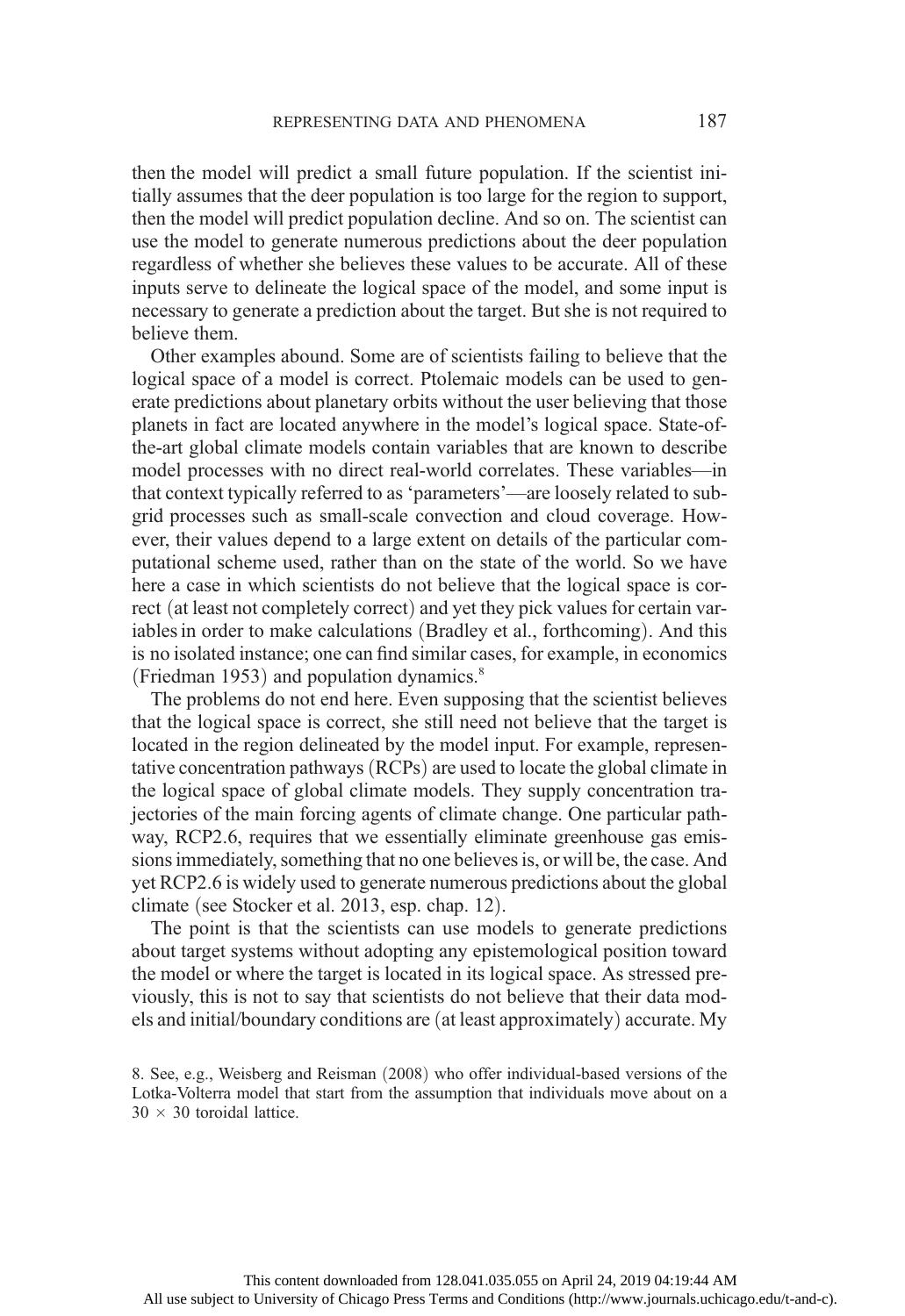claim is that this belief is not a necessary condition on using a model to generate a prediction. As such it is not part of the pragmatic content of locating a target in logical space. And this is what van Fraassen requires. So, although  $C^*$  may seem plausible in isolation, it rests on  $B^*$  for its support, which in turn rests on the false premise B2\*. So the argument as a whole is unsound.

4.3. Representation and Accurate Representation. I hope by now to have shown that van Fraassen's argument fails. But there is a further problem that indicates a more general issue. His argument concerns how scientific models, as set-theoretic structures, can accurately represent physical phenomena. It is worth stepping back and taking stock of what could be gained by answering this question. If it is an attempt to establish in virtue of what a preexisting representational relationship between the model and phenomenon is accurate, then the question of what establishes representation simpliciter remains unanswered. We still do not have an account of in virtue of what scientific models represent their targets  $(cf.$  Thomson-Jones  $2011$ ). This is particularly worrying given that it is plausible we should answer this question before we investigate representational accuracy. This has been stressed by Suárez  $(2004)$ , Contessa  $(2007)$ , and Frigg  $(2010)$ , who all provide accounts of scientific representation before commenting on the notions of representational accuracy that result. They all take the question of representation as conceptually prior to accurate representation. Moreover, nothing precludes them from accepting that model-data morphisms provide evidence that model-phenomena representational relationships are accurate. But if this is all van Fraassen is attempting to establish, then the whole machinery driving the pragmatic tautology becomes irrelevant.

Van Fraassen himself starts his argument by claiming that the fundamental question to be answered is "How can an abstract entity, such as a mathematical structure, represent something that is not abstract, something in nature?" (2008, 240). But his Wittgensteinian solution does not address this question. I suspect that van Fraassen would fall back on his *Hauptsatz* and claim that representation cannot be analyzed beyond this. But this does not help when we look at  $C2$  (or its variants). In particular, what would it mean for S to deny that M accurately represents  $T$ ? Van Fraassen's phrasing suggests that in doing so, S would take  $M$  to represent  $T$  but would do so inaccurately. In this sense, the deer scientist would be effectively asserting the second conjunct of van Fraassen's version of Moore's paradox (the sentence 'the deer population is thus or so' is not true for all I know or believe). But this need not be the question the philosophical interlocutor asks. Rather than asking whether the scientific model matches the phenomenon, they can ask whether the model represents it in the first place. This is the fundamental question after all. How can one use, make, or take a mathematical structure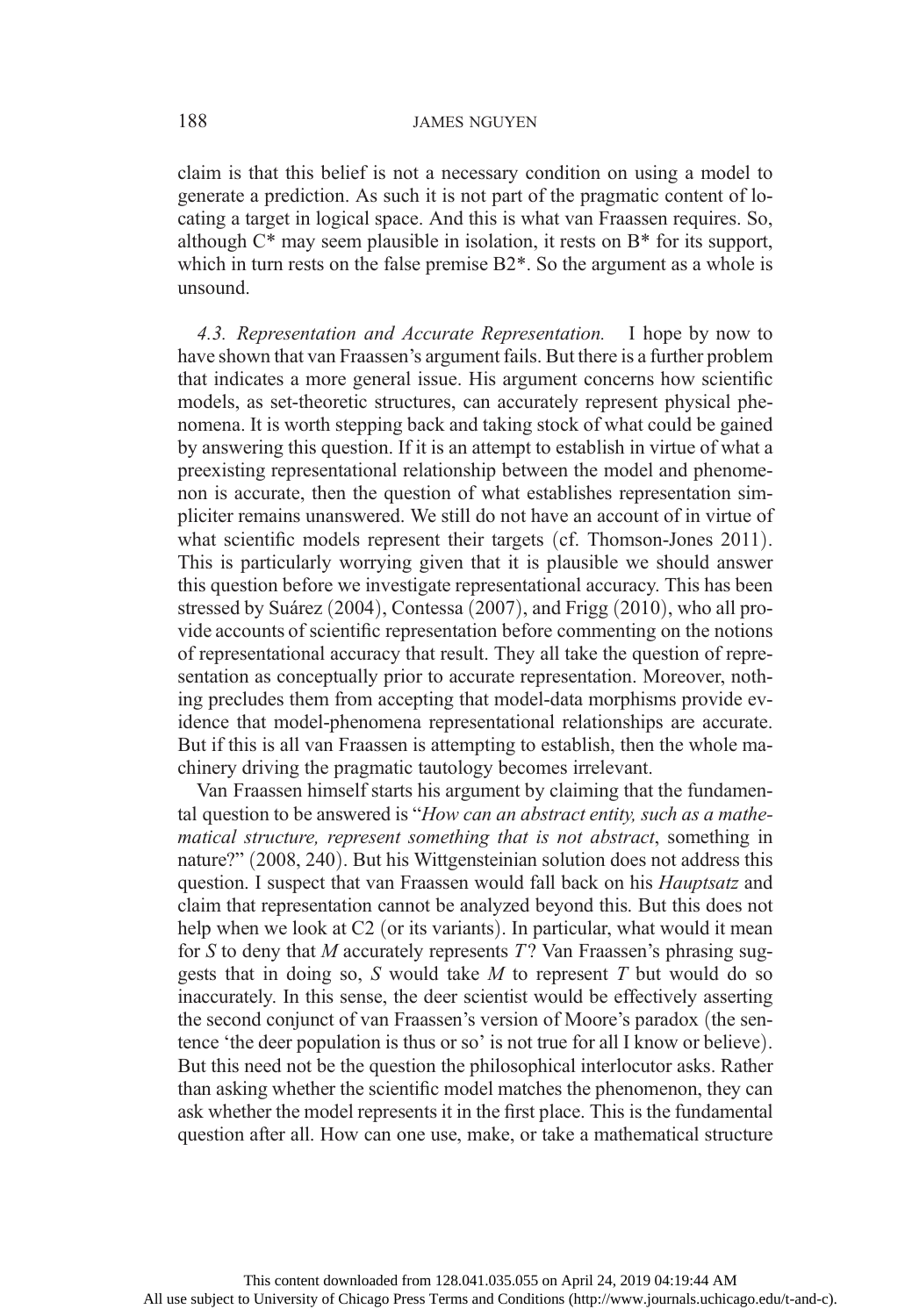to represent something that is not abstract, something in nature?<sup>9</sup> And if the scientist were to doubt that M represents T in this sense, then C (and its variants) will again fail irrespective of my previous criticisms. I have established that acts of representation failed to incur doxastic commitment. But what about representational denial, as it occurs in  $C2/C2'/C2$ <sup>\*</sup>? Consider a caricature that depicts David Cameron as draconian. Denying that it represents Margaret Thatcher does not incur a commitment to believing (or disbelieving) anything about Thatcher, other than that she is not the one caricatured. That an agent incurs any doxastic commitments in the denial of representational relationships is even less plausible than his incurring them when affirming them.

5. Conclusion. My concern in this article is van Fraassen's claim that for an individual scientist, in a given context, taking a scientific model to accurately represent data and the phenomenon from which the data were extracted are pragmatically equivalent. I showed that the argument as he states it relied on the false premise that acts of representation induce doxastic commitments in the way that assertions do. I considered an alternative formulation of the argument that would have led to the appropriate commitments but argued that it turned on a false premise concerning necessary conditions on using models to generate predictions. My final objection concerned van Fraassen's focus on accurate representation, rather than representation simpliciter. Without a clear account of the latter, one of his central premises, and indeed the dialectical structure of his argument, fails to get off the ground.

As such, the question of target-end structure remains. Unless van Fraassen is willing to revisit the idea that these structures are to be found 'in the world', this leaves him two options. Either give up on a structuralist account of scientific representation or adopt a radically antirealist position whereby only data are represented. The latter seems implausible. It provides an account of science according to which models do not represent, accurately or simpliciter, what they are typically taken to represent: physical objects, or features of objects, or events, or processes, or mechanisms. Instead they represent data, abstract mathematical objects that are the product of our independent intellectual activity. Such a position is strange when the models concern unobservables (e.g., the model used to predict the existence of weak neutral currents represents bubble chamber photographs, not weak neutral currents), but the situation is even more troubling when the model concerns observ-

9. I am not demanding what Suárez (2015) calls a 'substantive account' of scientific representation. The deflationary ones offered there, although they only pick out 'platitudes', are enough to get a grip on the concept. And if van Fraassen's *Hauptsatz* is supposed to tell us that bare representational intentions of model users suffice to establish scientific representation, then it falls afoul of the same problems as Callender and Cohen (2006) (see Frigg 2010; Toon 2010).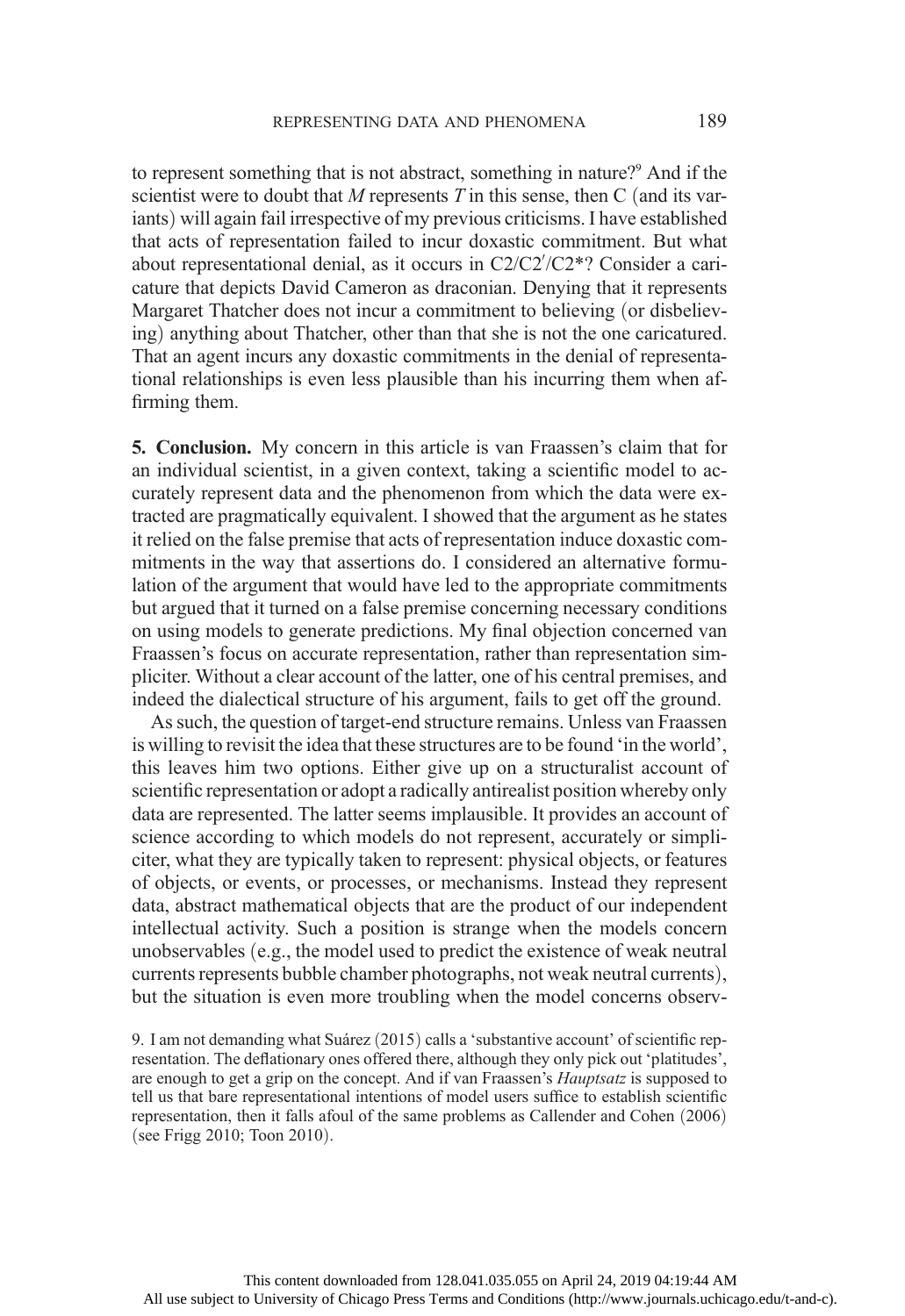ables. To use van Fraassen's example, if all that are represented are data then the replicator model represents a graph of Princeton's deer population, not actual deer. Since his argument for the pragmatic equivalence fails, this seems to me like a reductio of the claim that data, rather than phenomena, are the targets of scientific models.

Although the conclusions of this article are largely negative, I hope it stimulates further investigation into the pragmatics of scientific representation and the role of data in scientific representation broadly construed. Both questions require further research.

#### **REFERENCES**

- Bogen, James, and James Woodward. 1988. "Saving the Phenomena." [Philosophical Review](https://www.journals.uchicago.edu/action/showLinks?doi=10.1086%2F684959&crossref=10.2307%2F2185445&citationId=p_10) 97  $(3)$  $(3)$  $(3)$ : 303–52.
- Brading, Katherine, and Elaine Landry. 2006. "Scientific Structuralism: Presentation and Representation." *[Philosophy of Science](https://www.journals.uchicago.edu/action/showLinks?doi=10.1086%2F684959&system=10.1086%2F518327&citationId=p_11)* 73  $(5)$ : 571–81.
- Bradley, Richard, Roman Frigg, Katie Steele, Erica Thompson, and Charlotte Werndl. Forthcoming. "The Philosophy of Climate Science." In History and Philosophy of Science and Technology, ed. Carlos Galles, Pablo Lorenzano, Eduardo Ortiz, and Hans-Jörg Rheinberger. Encyclopedia of Life Support Systems 4. Isle of Man: EOLSS.
- Bueno, Otávio, and Steven French. 2011. "How Theories Represent." [British Journal for the Phi](https://www.journals.uchicago.edu/action/showLinks?doi=10.1086%2F684959&crossref=10.1093%2Fbjps%2Faxr010&citationId=p_13)[losophy of Science](https://www.journals.uchicago.edu/action/showLinks?doi=10.1086%2F684959&crossref=10.1093%2Fbjps%2Faxr010&citationId=p_13) 62 (4): 857-94.
- Callender, Craig, and Jonathan Cohen. 2006. "There Is No Special Problem about Scientific Representation." Theoria 55:7–25.
- Contessa, Gabriele. 2007. "Scientific Representation, Interpretation, and Surrogative Reasoning." [Philosophy of Science](https://www.journals.uchicago.edu/action/showLinks?doi=10.1086%2F684959&system=10.1086%2F519478&citationId=p_15)  $74$   $(1)$ : 48–68.

———. 2011. "Scientific Models and Representation." In The Continuum Companion to the Philosophy of Science, ed. Steven French and Juha Saatsi, 120–37. London: Continnum.

- French, Steven. 2003. "A Model-Theoretic Account of Representation; or, I Don't Know Much about Art . . . but I Know It Involves Isomorphism." *[Philosophy of Science](https://www.journals.uchicago.edu/action/showLinks?doi=10.1086%2F684959&system=10.1086%2F377423&citationId=p_17)* 70 (5): 1472–83.
- French, Steven, and James Ladyman. 1999. "Reinflating the Semantic Approach." *[International](https://www.journals.uchicago.edu/action/showLinks?doi=10.1086%2F684959&crossref=10.1080%2F02698599908573612&citationId=p_18)* [Studies in the Philosophy of Science](https://www.journals.uchicago.edu/action/showLinks?doi=10.1086%2F684959&crossref=10.1080%2F02698599908573612&citationId=p_18) 13 (2): 103-21.
- Friedman, Milton. 1953. "The Methodology of Positive Economics." In Essays in Positive Economics, ed. Milton Friedman, 3–43. Chicago: University of Chicago Press.
- Frigg, Roman. 2002. "Models and Representation: Why Structures Are Not Enough." Measurement in Physics and Economics Project Discussion Paper Series, DP MEAS 25/02, London School of Economics.
	- ———. 2006. "Scientific Representation and the Semantic View of Theories." Theoria 55:49–65. -. 2010. "Fiction and Scientific Representation." In Beyond Mimesis and Nominalism: Rep-

resentation in Art and Science, ed. Roman Frigg and Matthew Hunter, 97–138. Berlin: Springer. Goodman, Nelson. 1976. Languages of Art. 2nd ed. Indianapolis: Hackett.

Harris, Todd. 2003. "Data Models and the Acquisition and Manipulation of Data." *[Philosophy of](https://www.journals.uchicago.edu/action/showLinks?doi=10.1086%2F684959&system=10.1086%2F377426&citationId=p_24)* [Science](https://www.journals.uchicago.edu/action/showLinks?doi=10.1086%2F684959&system=10.1086%2F377426&citationId=p_24) 70 (5): 1508-17.

- Muller, F. A. 2011. "Reflections on the Revolution at Stanford." *[Synthese](https://www.journals.uchicago.edu/action/showLinks?doi=10.1086%2F684959&crossref=10.1007%2Fs11229-009-9669-7&citationId=p_25)* 183 (1): 87–114.
- Muller, F. A., and Bas C. van Fraassen. 2008. "How to Talk about Unobservables." Analysis 68 (3): 197–205.
- Mundy, Brent. 1986. "On the General Theory of Meaningful Representation." [Synthese](https://www.journals.uchicago.edu/action/showLinks?doi=10.1086%2F684959&crossref=10.1007%2FBF00485942&citationId=p_27) 67 (3): 391-437.
- Stocker, Thomas F., Dahe Qin, Gian-Kasper Plattner, Melinda Tignor, Simon K. Allen, Judith Boschung, Alexander Nauels, Yu Xia, Vincent Bex, and Pauline M. Midgley, eds. 2013. Climate Change 2013: The Physical Science Basis; Contribution of Working Group I to the Fifth As-